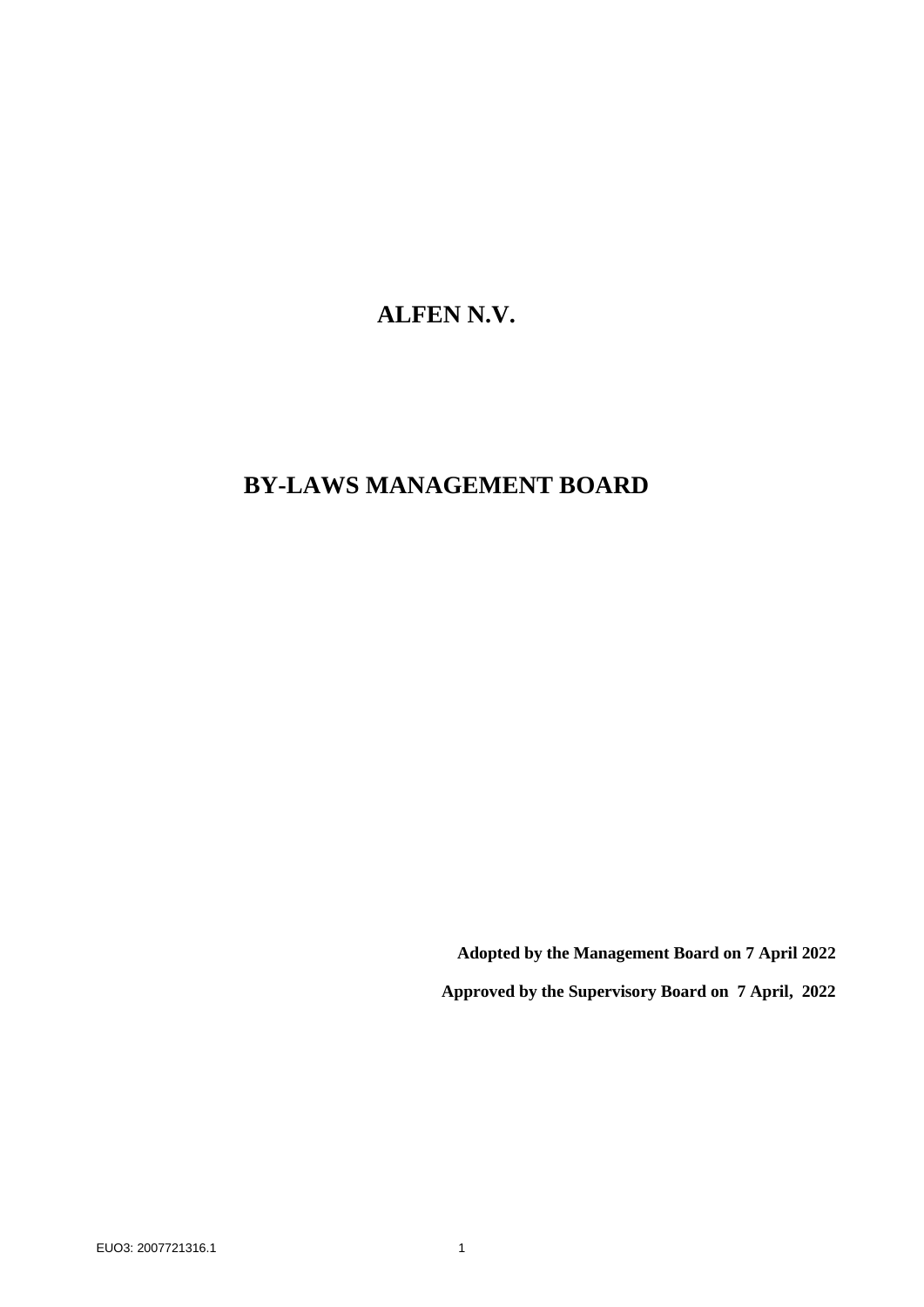# **CONTENTS**

### **Clause**

# Page

| $\mathbf{1}$ . |                                                                                               |  |
|----------------|-----------------------------------------------------------------------------------------------|--|
| 2.             |                                                                                               |  |
| 3.             |                                                                                               |  |
| 4.             |                                                                                               |  |
| 5.             |                                                                                               |  |
| 6.             |                                                                                               |  |
| 7.             |                                                                                               |  |
| 8.             |                                                                                               |  |
| 9.             |                                                                                               |  |
| 10.            |                                                                                               |  |
| 11.            | Relation with the AFM, Analysts, the Financial Press and Institutional and Other Investors 12 |  |
| 12.            |                                                                                               |  |
| 13.            |                                                                                               |  |
| 14.            |                                                                                               |  |
| 15.            |                                                                                               |  |
| 16.            |                                                                                               |  |
| 17.            |                                                                                               |  |
| 18.            |                                                                                               |  |
| 19.            |                                                                                               |  |
| 20.            |                                                                                               |  |
| 21.            |                                                                                               |  |
| 22.            |                                                                                               |  |

# **Annex**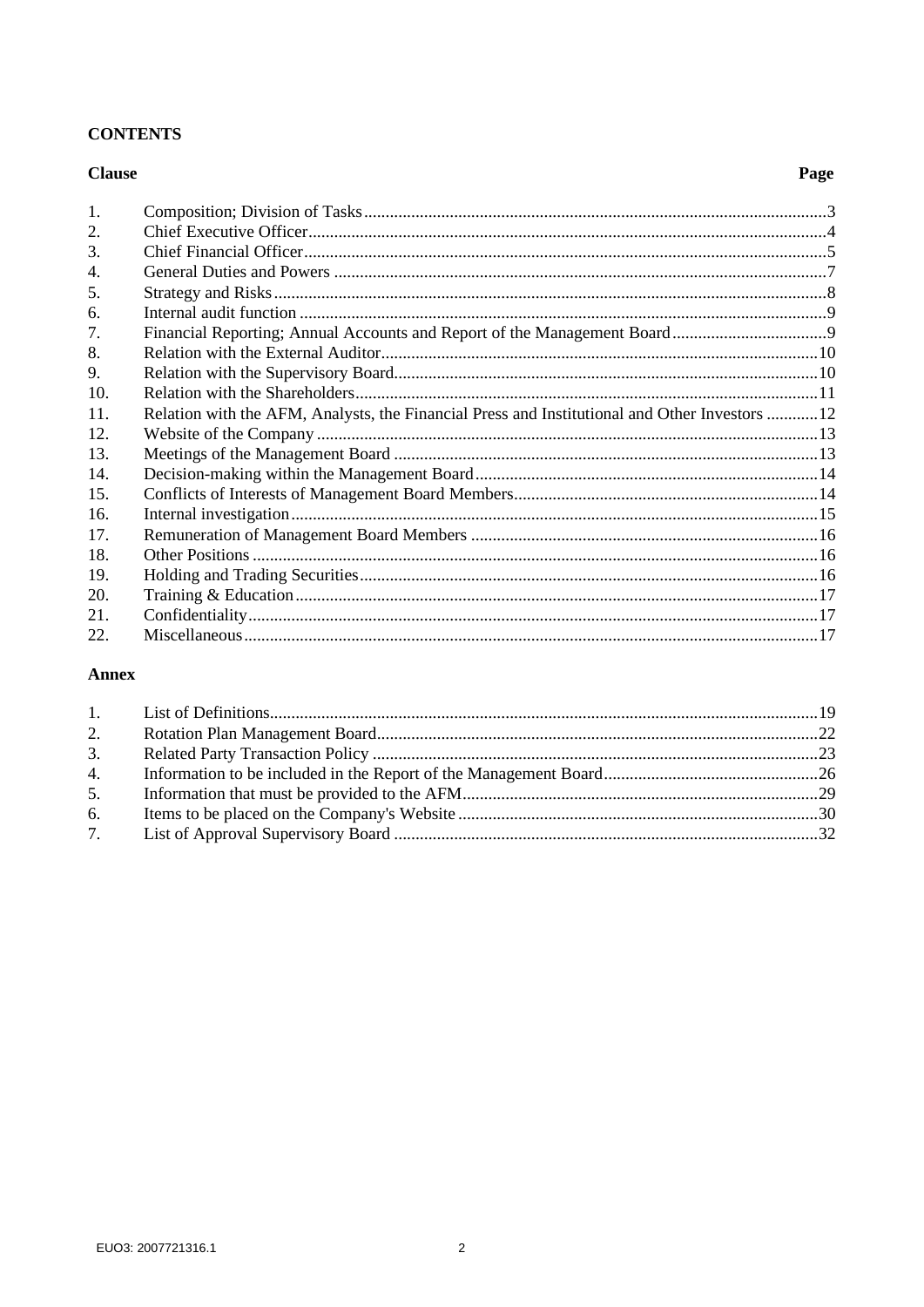#### **INTRODUCTION**

- 0.1 These By-Laws are established pursuant to article 15.2 of the Articles of Association, subject to any deviations provided for in the comply-or-explain statement of the Company.
- 0.2 These By-Laws are complementary to the provisions regarding the Management Board and the Management Board members contained in applicable law and regulation, the Articles of Association and the rules pertaining to the relationship between the Supervisory Board and the Management Board contained in the By-Laws of the Supervisory Board.
- <span id="page-2-0"></span>0.3 These By-Laws are posted on the Company's website.
- 0.4 The meaning of certain capitalised or uncapitalised terms used in these By-Laws are set forth in the List of Definitions attached as **[Annex 1](#page-18-0)**.

#### **CHAPTER 1 COMPOSITION OF THE MANAGEMENT BOARD; POSITIONS**

#### **1. COMPOSITION; DIVISION OF TASKS**

- 1.1 The Management Board members are appointed by the General Meeting of Shareholders. The number of Management Board members is determined by the Supervisory Board after consultation with the Management Board. The Supervisory Board nominates one or more candidates for appointment.
- 1.2 Management Board members appointed after 22 March 2018, are appointed for a maximum of four years per term, up to and including the first General Meeting of Shareholders taking place in the fourth year after appointment. 1
- 1.3 The nomination of the Supervisory Board is in accordance with the diversity policy drawn up by the Supervisory Board with regard to the composition of the Management Board. The diversity policy addresses the concrete targets relating to diversity and the diversity aspects relevant to the Company, such as nationality, age, gender and background of education and professional experience.<sup>2</sup>
- 1.4 Management Board members that are nominated for appointment shall attend the General Meeting of Shareholders at which votes will be cast on their nomination.<sup>3</sup>
- <span id="page-2-1"></span>1.5 Management Board members shall retire periodically in accordance with a rotation plan to be drawn up by the Supervisory Board in order to avoid as much as possible the situation in which many Management Board members retire at the same time. The current rotation plan is attached as **[Annex](#page-21-0)  [2](#page-21-0)**. The Supervisory Board may at any time amend the rotation plan. Amendments to the rotation plan, however, do not entail that a sitting Management Board member remains in office for a longer period than he was appointed for, or that he retires against his will before his term has expired.
- 1.6 A Management Board member shall retire early in the event of inadequate functioning, structural incompatibility of interests, and in other instances in which this is deemed necessary by the Supervisory Board.<sup>4</sup>

<sup>1</sup> Dutch Corporate Governance Code, best practice provision 2.2.1.

<sup>2</sup> Dutch Corporate Governance Code, best practice provision 2.1.5.

<sup>&</sup>lt;sup>3</sup> Dutch Corporate Governance Code, best practice provision 4.1.8.

<sup>4</sup> Dutch Corporate Governance Code, best practice provision 2.2.3.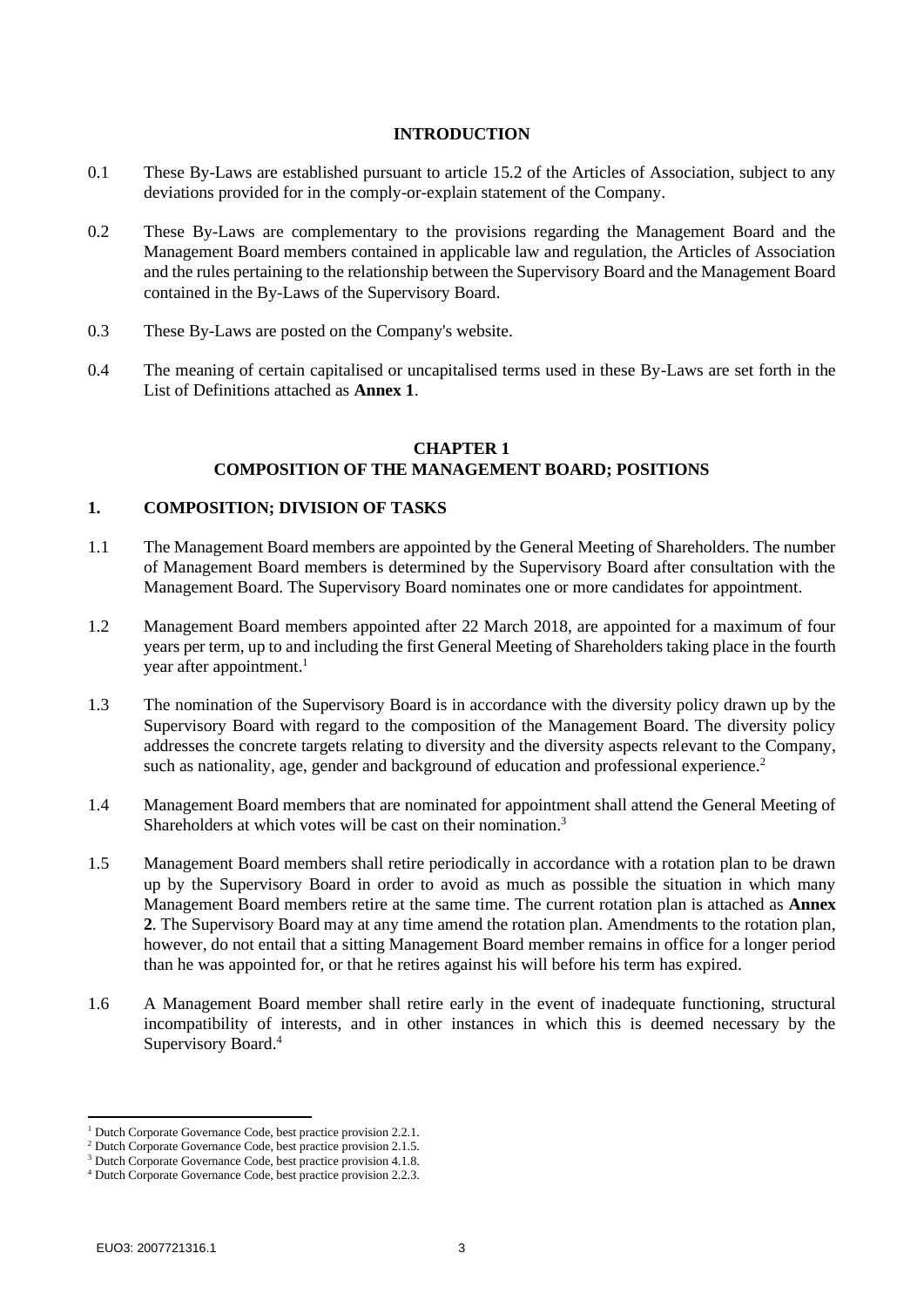- 1.7 Individual Management Board members may be charged with specific parts of the managerial tasks, without prejudice to the collective responsibility of the Management Board as a whole. The Management Board remains collectively responsible for decisions, even if they are prepared by individual Management Board members. An individual Management Board member may only exercise such powers as are explicitly attributed or delegated to him and he may never exercise powers beyond those exercisable by the Management Board as a whole.
- 1.8 The division of tasks within the Management Board is determined (and amended, if necessary) by the Management Board, subject to the approval of the Supervisory Board. Management Board members specifically charged with particular managerial tasks are primarily responsible for the risk control and monitoring of the managerial tasks concerned. The current division of tasks between the Management Board members for the CEO, CFO and CCO are described in Clauses [2,](#page-3-0) [3](#page-4-0) and 4.
- 1.9 Each Management Board member must inform the other Management Board members in a clear and timely manner about the way in which he has used delegated powers and about major developments in the area of his responsibilities.

## <span id="page-3-0"></span>**2. CHIEF EXECUTIVE OFFICER**

- 2.1 The Supervisory Board appoints one of the Management Board members as CEO.
- 2.2 The CEO is primarily responsible for:
	- (a) preparing an agenda and chairing meetings of the Management Board;
	- (b) ensuring that budgets and policy plans are drawn up in a timely manner;
	- (c) ensuring that the Management Board functions effectively and makes decisions in a collective manner;
	- (d) determining whether a proposed resolution should be brought to the Management Board for a vote;
	- (e) ensuring that passed resolutions are in accordance with the strategy that should lead to the realisation of the objectives of the Company as referred to in Clause [5;](#page-6-0)
	- (f) supervising the implementation of passed resolutions and determining if further consultation with the Management Board on their implementation is required; and
	- (g) consulting on an ad hoc basis with Management Board members regarding their respective tasks.
- 2.3 The CEO is also responsible for the following matters regarding the relationship between the Management Board and the Supervisory Board:
	- (a) submitting items on the agenda and in this regard preparing meetings of the Supervisory Board in consultation with the Chairman of the Supervisory Board and supported by the Company Secretary, if appointed;
	- (b) ensuring that the Supervisory Board is provided with all information necessary for the proper performance of its duties;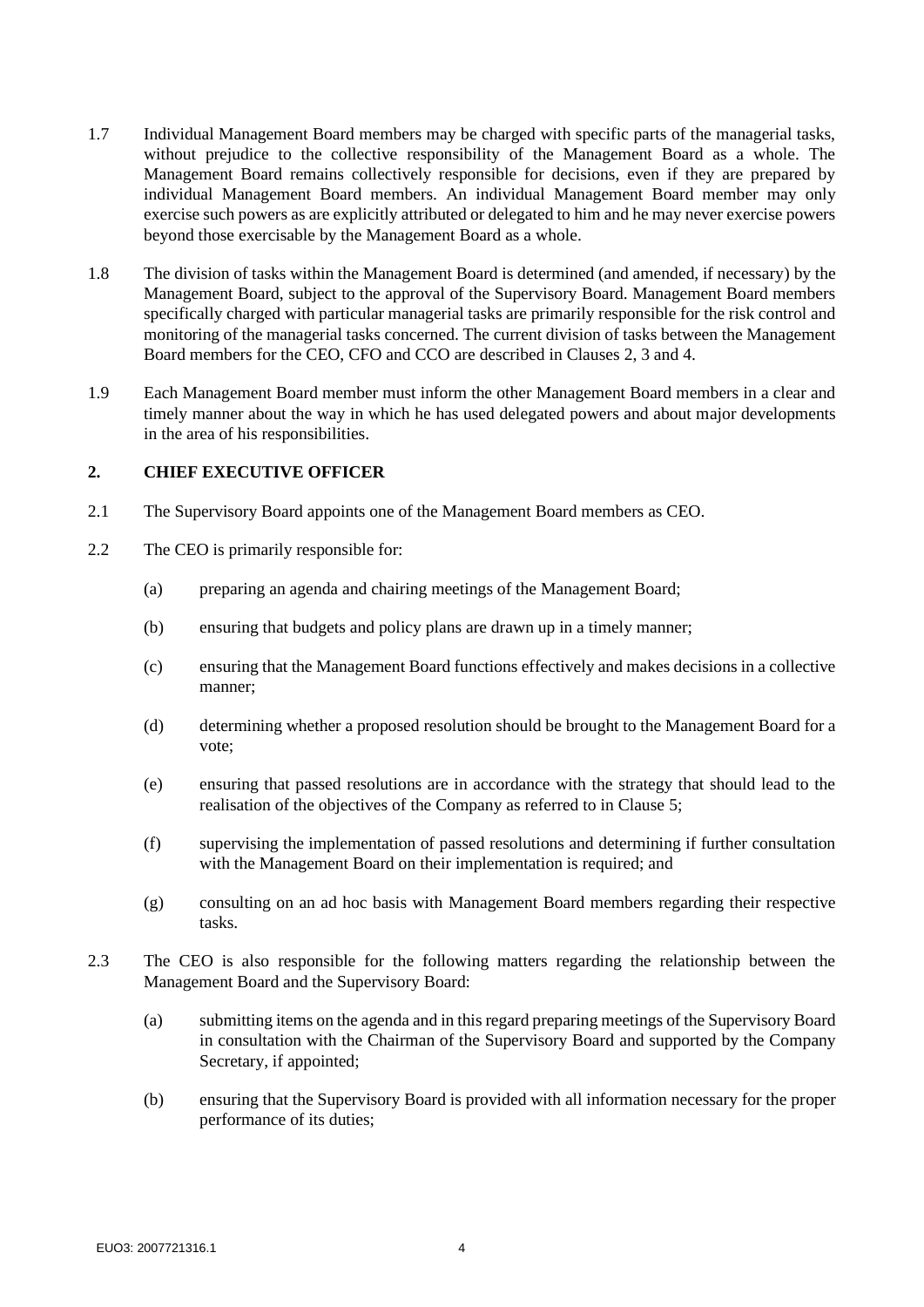- (c) overseeing and ensuring communications of the Management Board with the Supervisory Board;
- (d) involving the Supervisory Board in a timely manner when formulating the strategy concerning the long-term value creation;
- (e) consulting regularly with the Chairman of the Supervisory Board and consulting other members of the Supervisory Board if deemed necessary or advisable; and
- (f) considering requests of Management Board members to consult with particular members of the Supervisory Board regarding their area of expertise.
- 2.4 The CEO is assisted in the organisation of the matters set out in Clauses 2.2 and 2.3 by the Company Secretary, if appointed.

#### <span id="page-4-0"></span>**3. CHIEF FINANCIAL OFFICER**

- 3.1 The Supervisory Board appoints one of the Management Board members as CFO.
- 3.2 The CFO is primarily responsible for:
	- (a) formulating, communicating and executing the Company's financial strategy;
	- (b) formulating, communicating and executing the Company's business risk and audit strategy;
	- (c) overseeing and ensuring the integrity of the Company's accounts;
	- (d) the functioning of the internal audit function, if applicable;
	- (e) the financial, tax and management accounting reporting of the Company; and
	- (f) performing any other related duties as may be prescribed from time to time by the Management Board.
- 3.3 The CFO is also responsible for taking part in meetings of the Supervisory Board to explain and discuss, among other things:<sup>5</sup>
	- (a) the integrity of the financial statements of the Company (including but not limited to the choice of accounting policies, application and assessments of the effects of new rules, information about the handling of estimated items in the Annual Accounts and forecasts);
	- (b) the qualifications, independence, remuneration and non-auditing work of the External Auditor for the Company (without prejudice to the responsibilities of the Supervisory Board in the area of finance, accounting and tax);
	- (c) the performance of tasks by the internal audit function, if applicable, and the External Auditor;
	- (d) the financial reporting process;
	- (e) risk management;

<sup>5</sup> Dutch Corporate Governance Code, best practice provision 1.5.2.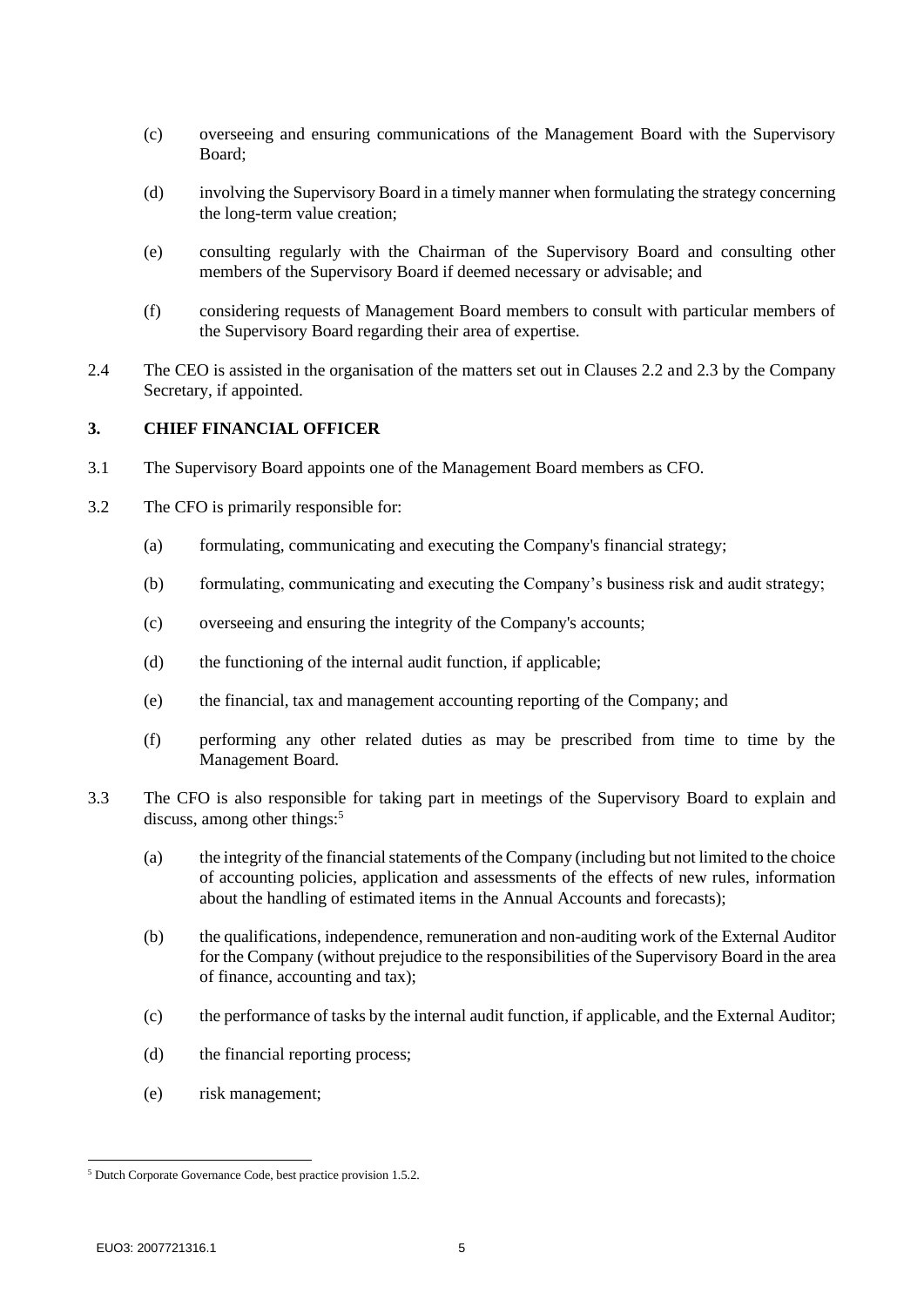- (f) the system of internal business controls (including but not limited to the effect of internal risk management and control systems);
- (g) compliance by the Company with laws and regulations and applicable codes of conduct in the area of finance, accounting and tax;
- (h) compliance by the Company with recommendations of the External Auditor and the Company's internal audit function, if applicable;
- (i) the financing of the Company and finance-related strategies; and
- (j) the Company's tax policy.

#### **4. CHIEF COMMERCIAL OFFICER**

- 4.1 The Supervisory Board appoints one of the Management Board members as CCO.
- 4.2 The CCO is primarily responsible for:
	- **•** Formulating, communicating and executing the Company's sales strategy;
	- Formulating, communicating and executing the Company's marketing strategy;
	- Leading the execution of the growth strategy, including the development and commercial approach of new propositions;
	- Challenging the R&D and product management teams to drive innovation and develop solutions;
	- Building a strong and international sales team and provide clear direction, communicate actively and create alignment;
	- Develop strategic partnerships/alliances and build network of potential clients/resellers in Europe.
- 4.3 The CCO is also responsible for taking part in meetings of the Supervisory Board to explain and discuss, among other things:
	- Progress on the sales strategy of the Company in general and of the different business lines in particular;
	- Progress on the marketing strategy of the Company in general and of the different business lines in particular;
	- Development of the order intake and sales funnels;
	- **•** Progress on internationalization.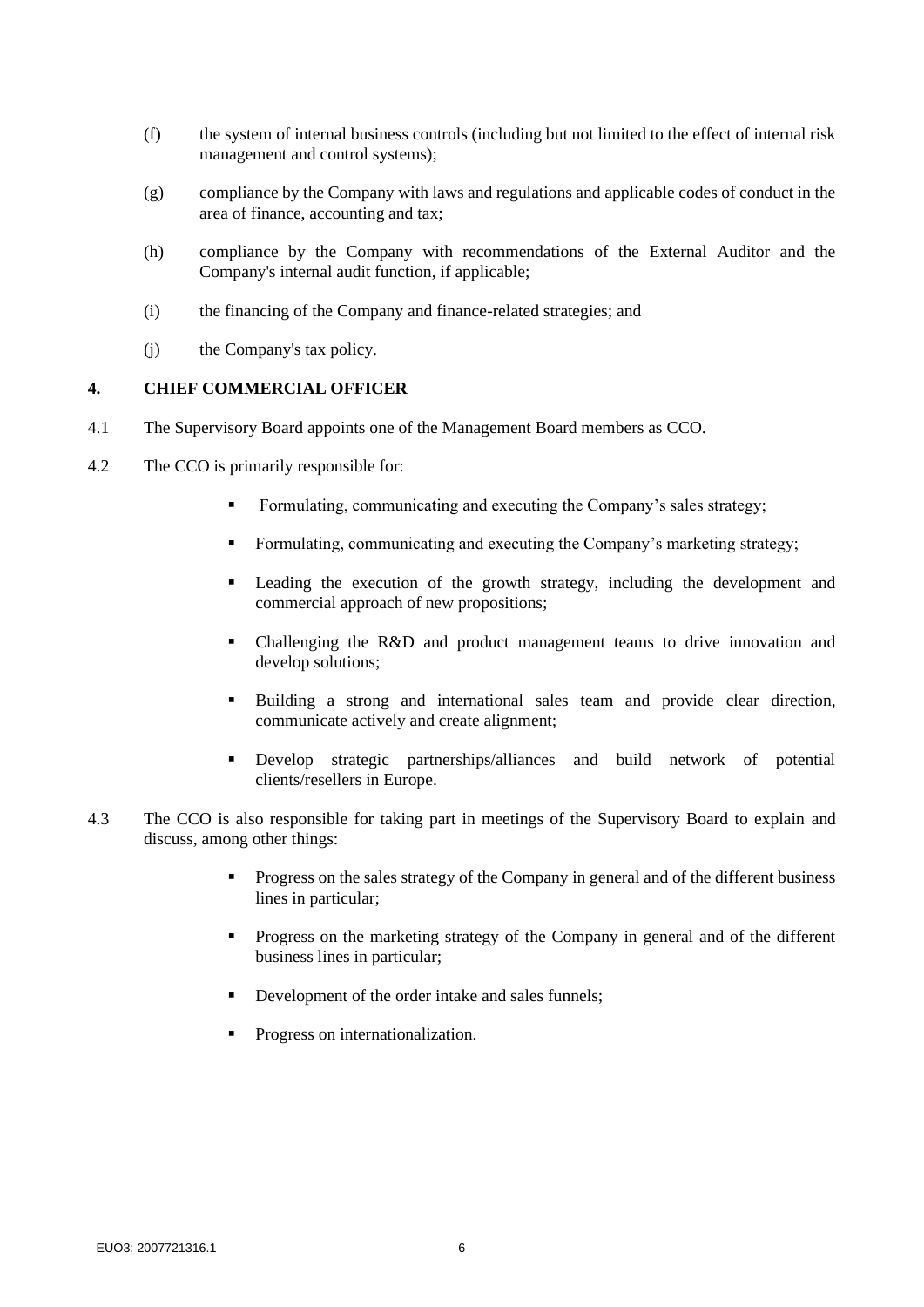## <span id="page-6-0"></span>**CHAPTER II DUTIES AND POWERS**

#### **5. GENERAL DUTIES AND POWERS**

- 5.1 The Management Board is charged with the management of the Company, which means, among other things, that it is responsible for the continuity of the Company and its affiliated enterprise. The Management Board focuses on long-term value creation for the Company and its affiliated enterprise(s), and takes into account the stakeholders interests that are relevant in this context.<sup>6</sup> The responsibility for the management of the Company is vested collectively in the Management Board. The Supervisory Board monitors the Management Board in this.
- 5.2 The Management Board members shall externally express concurring views with respect to important affairs, matters of principle and matters of general interest, with due observance of the responsibilities of its individual members.
- 5.3 The Management Board is responsible for the compliance with all relevant laws and regulations. The Management Board is, together with the Supervisory Board, responsible for the corporate governance structure of the Company and compliance with the Dutch Corporate Governance Code.<sup>7</sup>
- <span id="page-6-1"></span>5.4 The Management Board is responsible for creating a culture that contributes to long-term value creation of the Company. The Management Board shall:<sup>8</sup>
	- (a) adopt common values for the Company and its affiliated enterprise that contribute to a culture focused on long-term value creation and discuss these with the Supervisory Board; the Management Board is responsible for the incorporation and maintenance of the values within the Company and its affiliated enterprise;
	- (b) encourage behaviour that is in keeping with the values, and propagate these values through leading by example; and
	- (c) draw up a code of conduct and monitor its effectiveness and compliance with this Code, both on the part of itself and of the employees of the Company.

<span id="page-6-2"></span>The conduct and culture in the Company and its affiliated enterprise shall be discussed in the consultations between the Management Board, the Supervisory Board and the (central) Works Council<sup>9</sup>

- 5.5 The Management Board promotes a culture of openness and accountability within the Management Board. <sup>10</sup>
- <span id="page-6-3"></span>5.6 The Management Board shall ensure that employees have the possibility of reporting actual (or suspected) misconduct or irregularities in the Company to the CEO or an officer designated thereto, without jeopardising their legal position. When these concern the functioning of the Management Board members, it shall be reported to the Chairman of the Supervisory Board. The Management Board informs the Chairman of the Supervisory Board without delay on signs of actual (or suspected) material misconduct or irregularities within the Company and its affiliated entreprise.<sup>11</sup>

<sup>6</sup> Dutch Corporate Governance Code, best practice provision 1.1.

<sup>7</sup> Dutch Corporate Governance Code, part: 'Compliance with the Code'.

<sup>&</sup>lt;sup>8</sup> Dutch Corporate Governance Code, best practice provisions 2.5.1 and 2.5.2.

<sup>9</sup> Dutch Corporate Governance Code, best practice provision 2.5.3.

Dutch Corporate Governance Code, best practice provision 2.4.1.

<sup>&</sup>lt;sup>11</sup> Dutch Corporate Governance Code, best practice provision 2.6.1. and 2.6.2.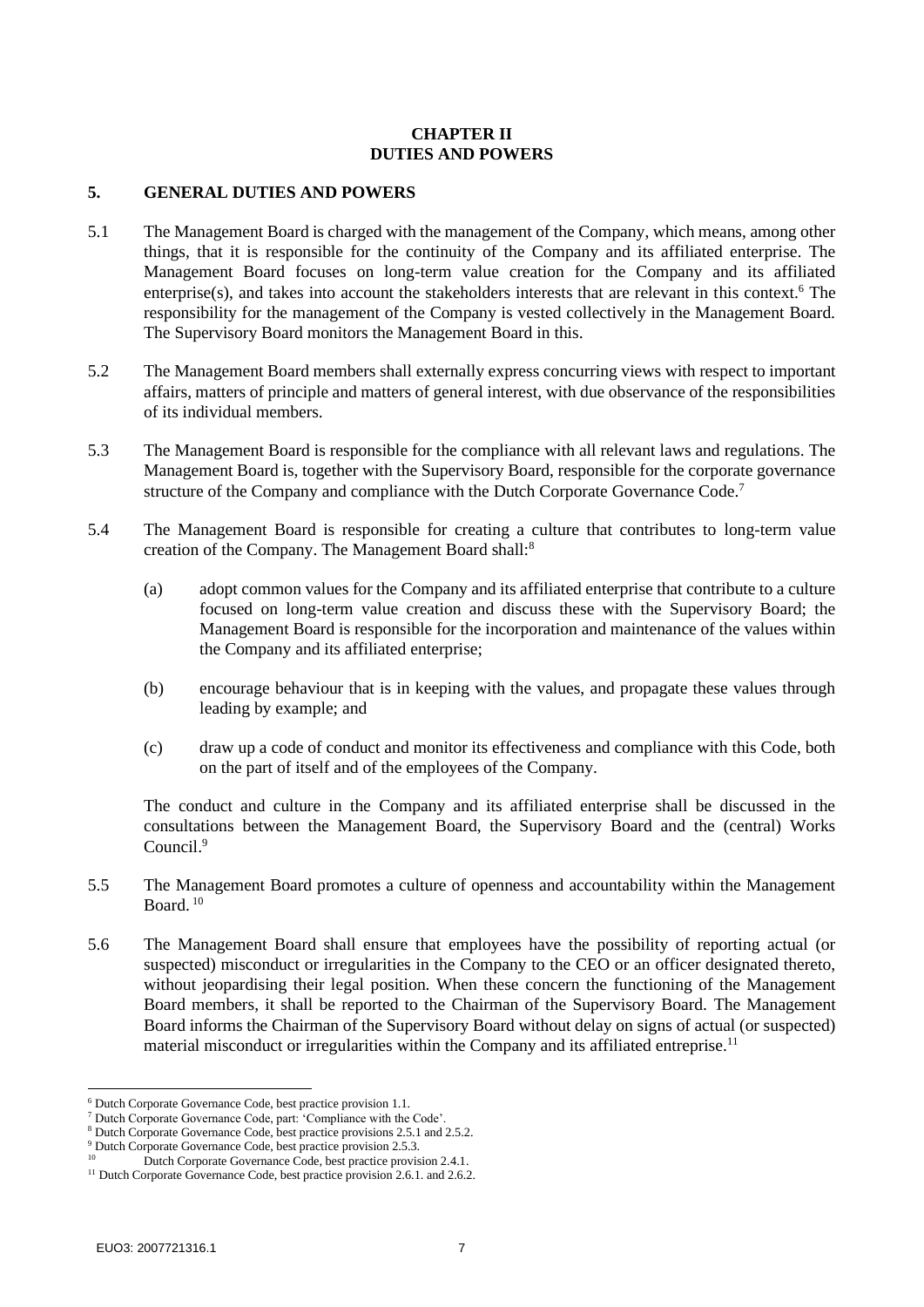- 5.7 The Management Board shall comply with the Related Party Transaction policy once adopted, the agreed form document is included in **[Annex 3](#page-22-0)**.
- 5.8 At least once a year the Management Board shall itself evaluate the functioning of the Management Board as a whole and the functioning of its individual members, and discuss the conclusions that must be drawn on the basis thereof.<sup>12</sup>

#### <span id="page-7-0"></span>**6. STRATEGY AND RISKS**

- 6.1 The Management Board shall develop a view on long-term value creation by the Company and its affiliated enterprise and shall formulate a strategy in line with this. When developing the strategy, attention shall in any event be paid to: $13$ 
	- (a) the strategy's implementation and feasibility;
	- (b) the business model applied by the Company and the market in which the Company and its affiliated enterprise operate;
	- (c) opportunities and risks for the Company;
	- (d) the Company's operational and financial goals and their impact on its future position in relevant markets;
	- (e) the interests of the stakeholders;
	- (f) any other aspects relevant to the Company and its affiliated enterprise, such as the environment, social and employee-related matters, the chain within which the enterprise operates, respect for human rights, and fighting corruption and bribery; and
	- (g) the information and communication technology (ICT) systems of the Company and the affiliated risks of cyber security (including disturbance, failure or abuse of ICT).<sup>14</sup>
- 6.2 The Management Board shall engage the Supervisory Board at an early stage in formulating the strategy for realising long-term value creation, and renders account to the Supervisory Board of the strategy and the explanatory notes to that strategy.<sup>15</sup>
- <span id="page-7-1"></span>6.3 The Management Board shall identify and analyse the risks associated with the Company's strategy and activities and its affiliated enterprise. It is responsible for establishing the risk appetite, and also the measures that are put in place in order to counter the risks being taken.<sup>16</sup> Based on the risk assessment, the Management Board shall design, implement and maintain adequate internal risk management and control systems.<sup>17</sup>
- <span id="page-7-2"></span>6.4 The Management Board monitors the operation of the internal risk management and control systems and conducts a systematic assessment of the design and effectiveness of the systems at least once a year. The monitoring covers all material control measures, relating to strategic, operational, compliance and reporting risks. Attention shall be given to observed weaknesses, instances of misconduct and irregularities, indications from whistle-blowers, lessons learned and findings from the

<sup>&</sup>lt;sup>12</sup> Dutch Corporate Governance Code, best practice provision 2.2.7.

<sup>&</sup>lt;sup>13</sup> Dutch Corporate Governance Code; best practice provision 1.1.1.

<sup>&</sup>lt;sup>14</sup> Cyber Security Council; Cybersecurity guide for Management Board members

<sup>&</sup>lt;sup>15</sup> Dutch Corporate Governance Code, best practice provision 1.1.2.

<sup>&</sup>lt;sup>16</sup> Dutch Corporate Governance Code, best practice provision 1.2.1.

<sup>&</sup>lt;sup>17</sup> Dutch Corporate Governance Code, best practice provision 1.2.2.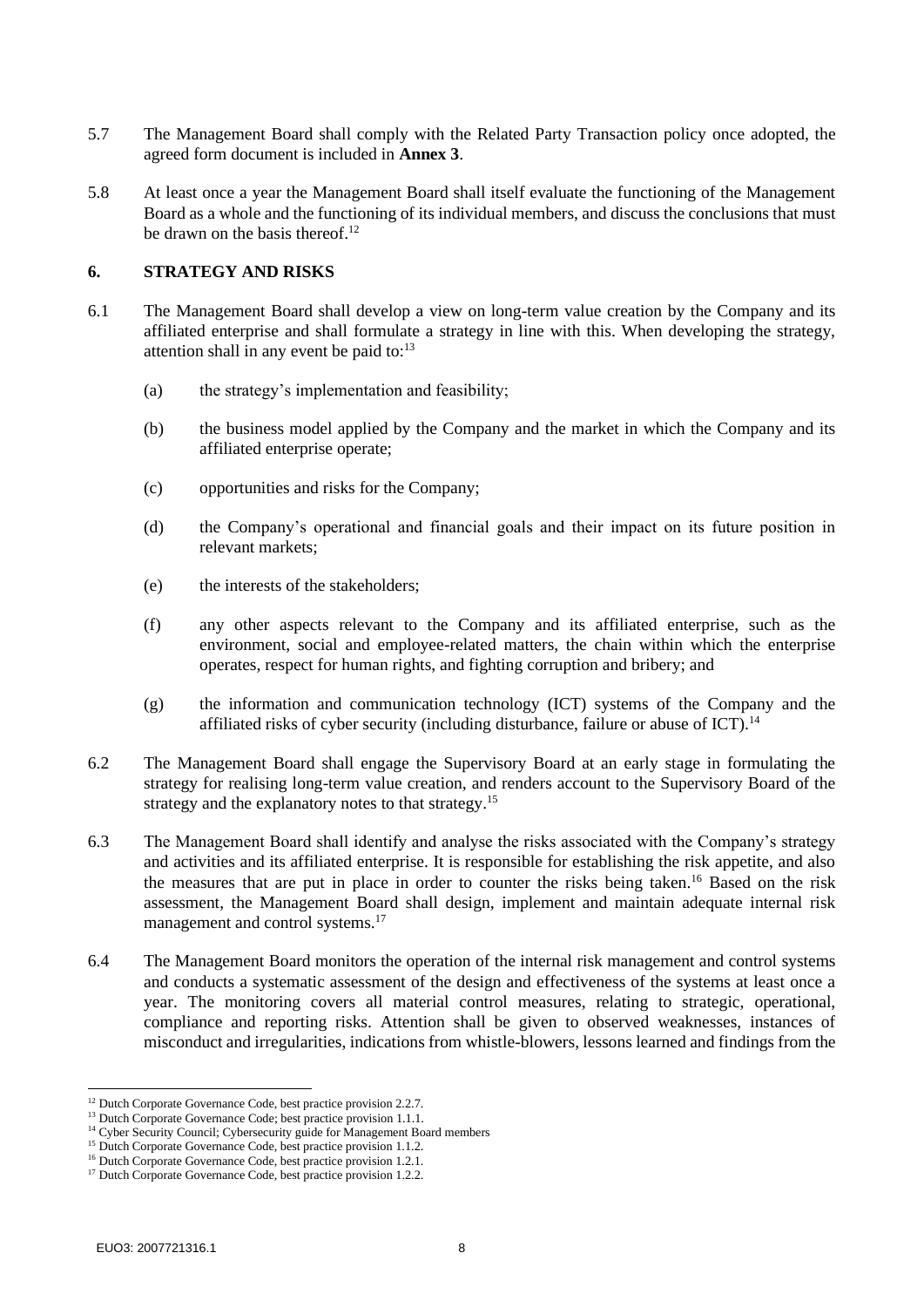internal audit function, if applicable, and the External Auditor. Where necessary, improvements shall be made to the internal risk management and control systems.<sup>18</sup>

6.5 The Management Board discusses the effectiveness of the design and the operation of the internal risk management and control systems with the Supervisory Board.<sup>19</sup>

## **7. INTERNAL AUDIT FUNCTION**

- 7.1 If there is no separate department for the internal audit function, the Supervisory Board will assess annually whether adequate alternative measures have been taken and will consider whether it is necessary to establish an internal audit department. The Supervisory Board should include the conclusions, along with any resulting recommendations and alternative measures, in the report of the Supervisory Board. The following provisions apply to the extent it has been resolved by the Management Board to install an internal audit function.
- 7.2 The duty of the internal audit function is to assess the design and the operation of the internal risk management and control systems. The internal audit function shall have sufficient resources to execute the internal audit plan and shall have direct access to the Supervisory Board and the External Auditor.<sup>20</sup> The Management Board is responsible for the internal audit function.<sup>21</sup>
- 7.3 The Management Board both appoints and dismisses the senior internal auditor which decisions will be submitted to the Supervisory Board for approval.<sup>22</sup>
- 7.4 The Management Board annually assesses the way in which the internal audit function fulfils its responsibility, taking into account the Supervisory Board's opinion.<sup>23</sup>
- <span id="page-8-0"></span>7.5 The Management Board adopts terms relating to the internal audit function and may amend these at any time with the approval of the Supervisory Board. These terms mark the role and responsibility of the internal audit function, its composition and in which manner it should perform its tasks.
- 7.6 The Management Board and the Supervisory Board will be asked to approve the audit plan of the internal audit function. The internal audit function will draw up its audit plan involving the Management Board, the Supervisory Board and the External Auditor.<sup>24</sup>

## **8. FINANCIAL REPORTING; ANNUAL ACCOUNTS AND REPORT OF THE MANAGEMENT BOARD**

- 8.1 The Management Board is responsible for establishing and maintaining internal procedures that ensure that all major financial information is known to the Management Board, so that the timeliness, completeness and accuracy of the external financial reporting are assured. For this purpose the Management Board shall ensure that financial information from business divisions and/or Subsidiaries is reported directly to itself and that the integrity of that information is not compromised.<sup>25</sup>
- 8.2 The Management Board is responsible for the quality and completeness of publicly disclosed financial reports.<sup>26</sup>

<sup>&</sup>lt;sup>18</sup> Dutch Corporate Governance Code, best practice provision 1.2.3.

<sup>&</sup>lt;sup>19</sup> Dutch Corporate Governance Code, best practice provision 1.4.1.

<sup>&</sup>lt;sup>20</sup> Dutch Corporate Governance Code, best practice provision 1.3.4.

<sup>&</sup>lt;sup>21</sup> Dutch Corporate Governance Code, Principle 1.3.

<sup>&</sup>lt;sup>22</sup> Dutch Corporate Governance Code, best practice provision 1.3.1.

<sup>&</sup>lt;sup>23</sup> Dutch Corporate Governance Code, best practice provision 1.3.2.

 $24$  Dutch Corporate Governance Code, best practice provision 1.3.3.

<sup>&</sup>lt;sup>25</sup> Dutch Corporate Governance Code 2009, best practice provision V.1.3.

<sup>&</sup>lt;sup>26</sup> Dutch Corporate Governance Code 2009, Principle V.1.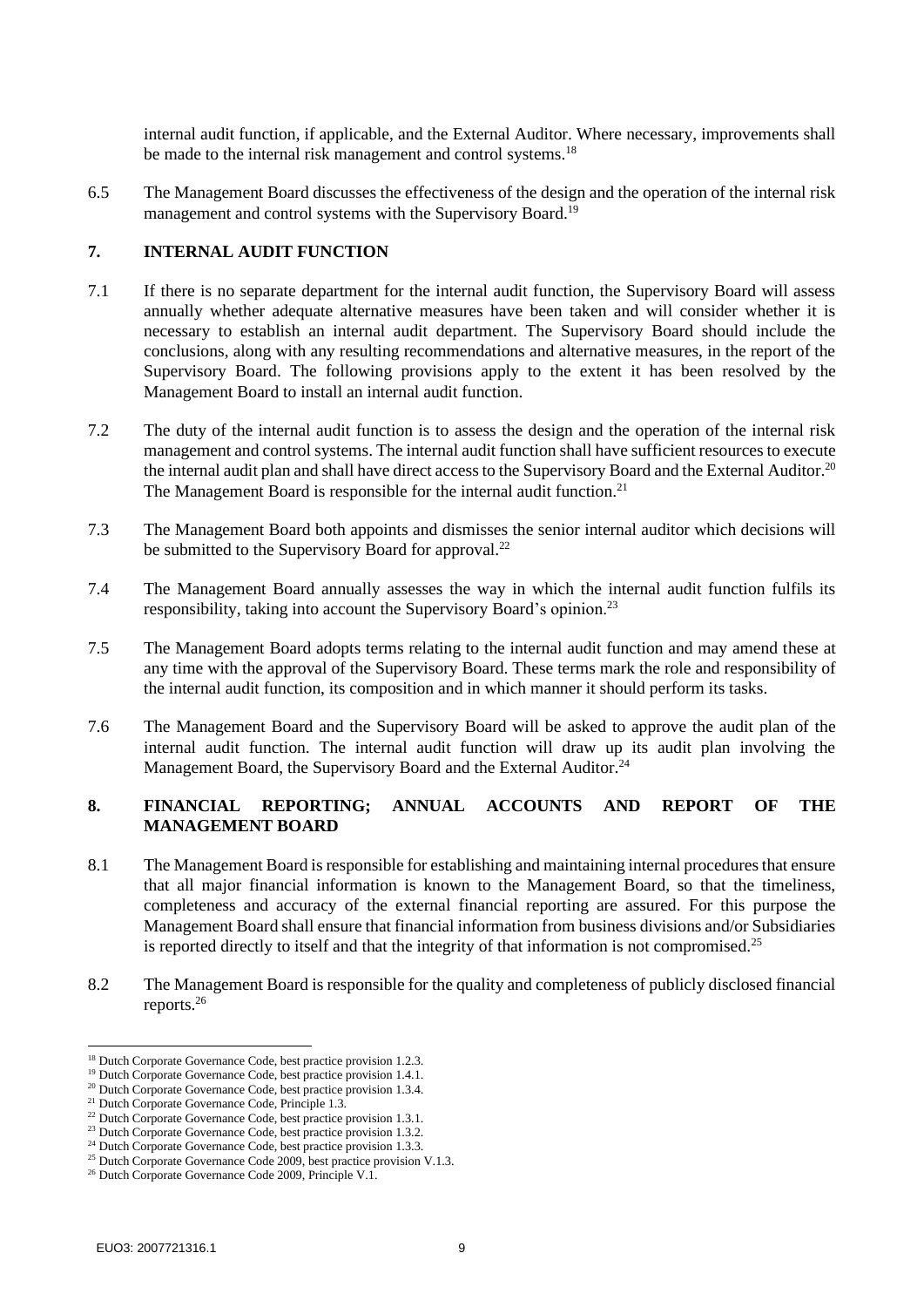- 8.3 The Management Board shall prepare half-yearly figures that will be discussed at the first meeting of the Supervisory Board thereafter.
- 8.4 Annually, at the latest in April, the Management Board shall submit the Report of the Management Board and the Annual Accounts together with the required additional information, to the Supervisory Board for discussion. The Management Board shall release the Report of the Management Board and the Annual Accounts within four months of the end of the financial year.
- 8.5 The Management Board shall ensure that the information listed in **[Annex 4](#page-25-0)** is included in the Report of the Management Board.

## **9. RELATION WITH THE EXTERNAL AUDITOR**

- 9.1 The Management Board shall ensure that the External Auditor can properly perform his audit work, and it shall encourage both the External Auditor and the Company to properly perform and pursue the role and the policy of the Company regarding the External Auditor, as provided for by agreement with the External Auditor, these By-Laws, the By-Laws of the Supervisory Board and the terms of the internal audit function, if applicable.
- 9.2 The Management Board and the Supervisory Board maintain on regular basis contact with the External Auditor. In its contact with the External Auditor the Management Board discusses at least the draft audit plan before presenting it to the Supervisory Board. <sup>27</sup> The Management Board ensures that the External Auditor receives all information necessary for completing his task and will give the External Auditor the opportunity to respond to the information that has been provided.<sup>28</sup>
- 9.3 The Supervisory Board is permitted to examine the most important points of discussion arising between the External Auditor and the Management Board based on the draft management letter or the draft audit report.<sup>29</sup>
- 9.4 The Management Board annually reports its observations to the Supervisory Board on the functioning of the External Auditor and the fulfilment of his duties, in respect of the (re)appointment or dismissal of the External Auditor and the issue of a new audit-engagement.<sup>30</sup> The Management Board facilitates the process of appointment of the External Auditor, paying attention to the scope of the audit, the materiality to be used and remuneration for the audit.<sup>31</sup>
- 9.5 The Management Board publishes a press release in the event of the early termination of the relationship with external audit firm, which shall explain the reasons for such early termination.<sup>32</sup>

#### **10. RELATION WITH THE SUPERVISORY BOARD**

- 10.1 The CEO is the first contact for the Chairman of the Supervisory Board and the other members of the Supervisory Board.
- 10.2 The CEO, CFO and CCO attend as many meetings of the Supervisory Board as possible, to the extent the Supervisory Board does not indicate that it wishes to meet in the absence of the CEO, CFO and CCO. If requested, other Management Board members also attend meetings of the Supervisory Board.<sup>33</sup>

<sup>&</sup>lt;sup>27</sup> Dutch Corporate Governance Code, Principle 1.7 and best practice provision 1.7.2.

<sup>&</sup>lt;sup>28</sup> Dutch Corporate Governance Code, best practice provision 1.7.1.

<sup>&</sup>lt;sup>29</sup> Dutch Corporate Governance Code, best practice provision 1.7.5.

<sup>&</sup>lt;sup>30</sup> Dutch Corporate Governance Code, best practice provision 1.6.1.

<sup>&</sup>lt;sup>31</sup> Dutch Corporate Governance Code, best practice provision 1.6.3.

<sup>&</sup>lt;sup>32</sup> Dutch Corporate Governance Code, best practice provision 1.6.5.

<sup>&</sup>lt;sup>33</sup> See Clause 15.1 of the by-laws of the Supervisory Board.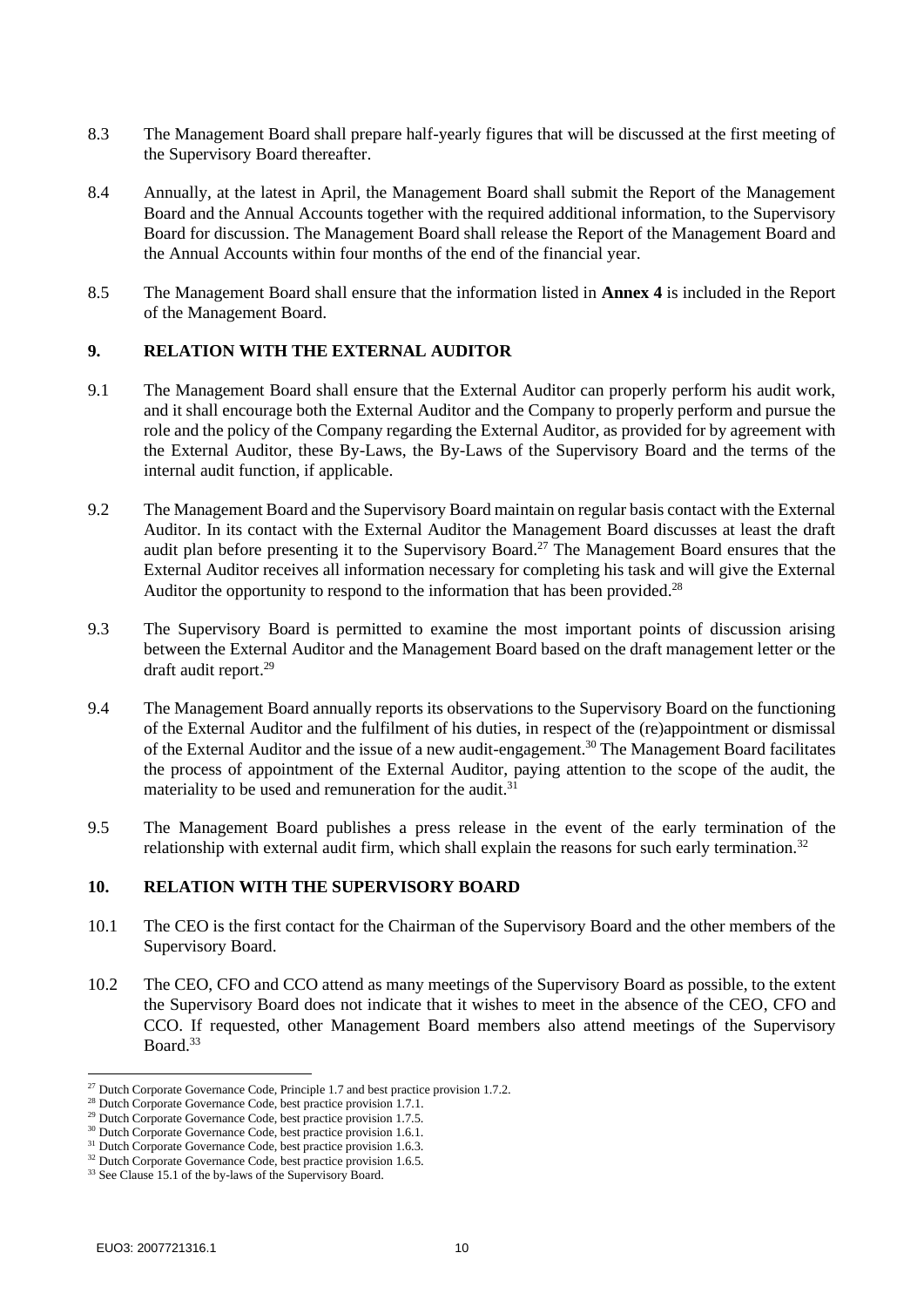- 10.3 The Management Board stimulates a culture of openness and accountability between the Management Board and the Supervisory Board.<sup>34</sup>
- 10.4 In relation to the provision of information and the exercise of duties and powers by the Supervisory Board and its members, the Management Board and its members shall act in accordance with the provisions applying to the Management Board and its members under or pursuant to these By-Laws, the By-Laws of the Supervisory Board, the Articles of Association and the applicable laws and regulations.
- 10.5 The Management Board sees to it that internal procedures are established and maintained which safeguard that all relevant information is known to the Management Board and the Supervisory Board in a timely fashion.<sup>35</sup>

#### **11. RELATION WITH THE SHAREHOLDERS**

- 11.1 The Management Board and the Supervisory Board ensure that the General Meeting is adequately provided with information.<sup>36</sup>
- 11.2 The Management Board and the Supervisory Board provide the General Meeting of Shareholders timely with all requested information, unless this would be contrary to an overriding interest of the Company. If the Management Board and the Supervisory Board invoke an overriding interest, it shall state the reasons.<sup>37</sup>
- 11.3 The agenda of the General Meeting of Shareholders shall list which items are for discussion and which items are to be voted on.<sup>38</sup>
- 11.4 Proposals for the following items shall be dealt with as separate agenda items:
	- (a) material changes to the Articles of Association;
	- (b) the appointment of Management Board members and the Supervisory Board members;
	- (c) the policy of the Company on additions to reserves and on dividends (the level and purpose of the addition to reserves, the amount of the dividend and the type of dividend);
	- (d) the distribution of dividend;
	- (e) resolutions to approve the management conducted by the Management Board (discharge of Management Board members from liability);
	- (f) resolutions to approve the supervision exercised by the Supervisory Board (discharge of Supervisory Board members from liability);
	- (g) each substantial change in the corporate governance structure of the Company and in the compliance with the Dutch Corporate Governance Code; and
	- (h) the appointment of the External Auditor. $39$

<sup>&</sup>lt;sup>34</sup> Dutch Corporate Governance Code, best practice provision 2.4.1.

<sup>&</sup>lt;sup>35</sup> Dutch Corporate Governance Code, best practice provision 2.4.7.

<sup>36</sup> Dutch Corporate Governance Code, Principle 4.2.

<sup>&</sup>lt;sup>37</sup> Section 2:107 lid 2 of the Dutch Civil Code and Dutch Corporate Governance Code, best practice provision 4.2.1.

<sup>38</sup> Dutch Corporate Governance Code, best practice provision 4.1.3.

<sup>&</sup>lt;sup>39</sup> Dutch Corporate Governance Code, best practice provision 4.1.3.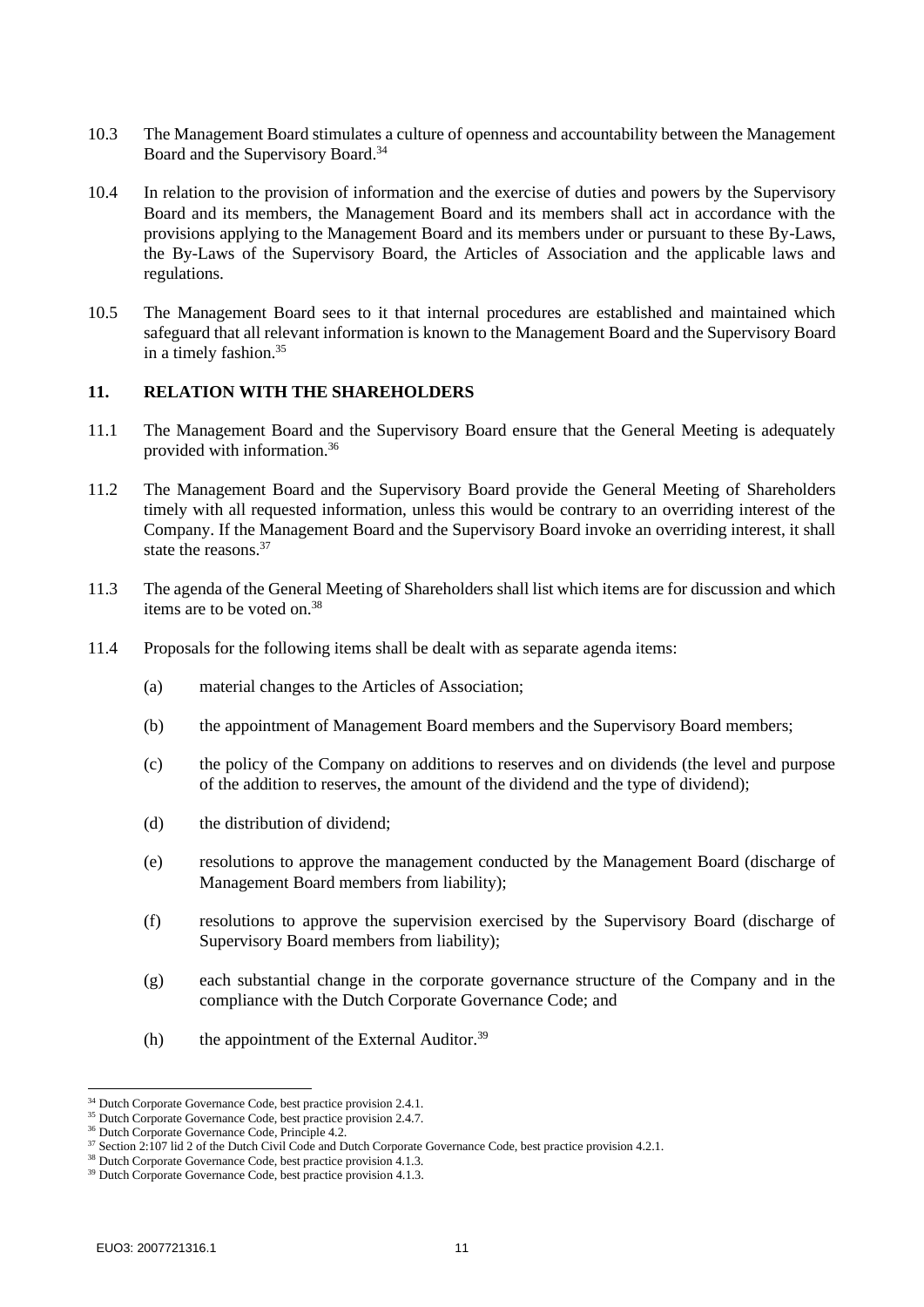- <span id="page-11-0"></span>11.5 A proposal for approval or authorisation by the General Meeting of Shareholders shall be explained in writing. The Management Board shall in this explanation state all the facts and circumstances that are relevant for the approval or authorisation to be granted. The explanation to the agenda shall be posted on the Company's website.<sup>40</sup>
- 11.6 The Management Board members shall be present at the General Meeting of Shareholders, unless they are unable to attend for important reasons. Under certain circumstances, a Management Board member may attend the General Meeting of Shareholders through means of electronic communication.
- 11.7 The Company shall provide shareholders and others who have the right to vote at the General Meeting of Shareholders the possibility to issue, prior to the General Meeting of Shareholders, voting proxies or voting instructions to an independent third party.<sup>41</sup>
- <span id="page-11-1"></span>11.8 The Company shall formulate an outline policy on bilateral contacts with the shareholders.<sup>42</sup>
- 11.9 If one or more shareholders have the intention of requesting that an item be put on the agenda which may result in a change of strategy of the Company, for example as a result of the dismissal of one or several Management Board members or Supervisory Board members, the Management Board shall respond to such request within a reasonable period of time (the **response time**). The opportunity to stipulate the response time also applies to an intention as referred above for judicial leave to call a General Meeting of Shareholders pursuant to Section 2:110 of the Dutch Civil Code. The response time shall not exceed 180 days, calculated as from the date on which the Management Board was informed by one or more shareholders of the intention to put this item on the agenda until the date of the General Meeting of Shareholders at which the item is to be dealt with. The Management Board shall use this response time for further deliberation and constructive consultation, in any event with the relevant shareholder(s), and to explore alternatives. The Supervisory Board shall monitor this.<sup>43</sup>
- 11.10 When a takeover bid for shares in the Company is being prepared, in the event of a private bid for a business unit or a participating interest, where the value of the bid exceeds the threshold referred to in Section 2:107a(1)(c) of the Dutch Civil Code, and/or in the event of other substantial changes in the structure of the organisation, the Management Board shall ensure that the Supervisory Board is involved in the takeover process and/or the change in structure closely and in a timely fashion.<sup>44</sup>
- 11.11 If a takeover bid has been announced or made for shares in the Company and the Management Board receives a request from a third competing bidder for information regarding the Company, the Management Board shall discuss such request without delay with the Supervisory Board.<sup>45</sup>
- 11.12 If a private bid for a business unit or a participating interest has been made public, where the value of the bid exceeds the threshold referred to in Section 2:107a(1)(c) of the Dutch Civil Code, the Management Board shall, as soon as possible, publicly announce its position on the bid and the reasons for this position.<sup>46</sup>

## **12. RELATION WITH THE AFM, ANALYSTS, THE FINANCIAL PRESS AND INSTITUTIONAL AND OTHER INVESTORS**

12.1 The Management Board is obliged to provide and to communicate the information disclosed in **[Annex](#page-28-0)  [5](#page-28-0)** to the AFM, with regard to the statutory and legal regulations applicable to the Company.

<sup>&</sup>lt;sup>40</sup> Dutch Corporate Governance Code, best practice provision 4.1.4; see also Section 5:25ka(1)(c).

<sup>&</sup>lt;sup>41</sup> Dutch Corporate Governance Code, best practice provision 4.3.2.

 $^{42}$  Dutch Corporate Governance Code, best practice provision 4.2.2.

Dutch Corporate Governance Code, best practice provision 4.1.6 and 4.1.7. <sup>44</sup> Dutch Corporate Governance Code, best practice provision 2.8.1.

<sup>45</sup> Dutch Corporate Governance Code, best practice provision 2.8.2.

<sup>46</sup> Dutch Corporate Governance Code, best practice provision 2.8.3.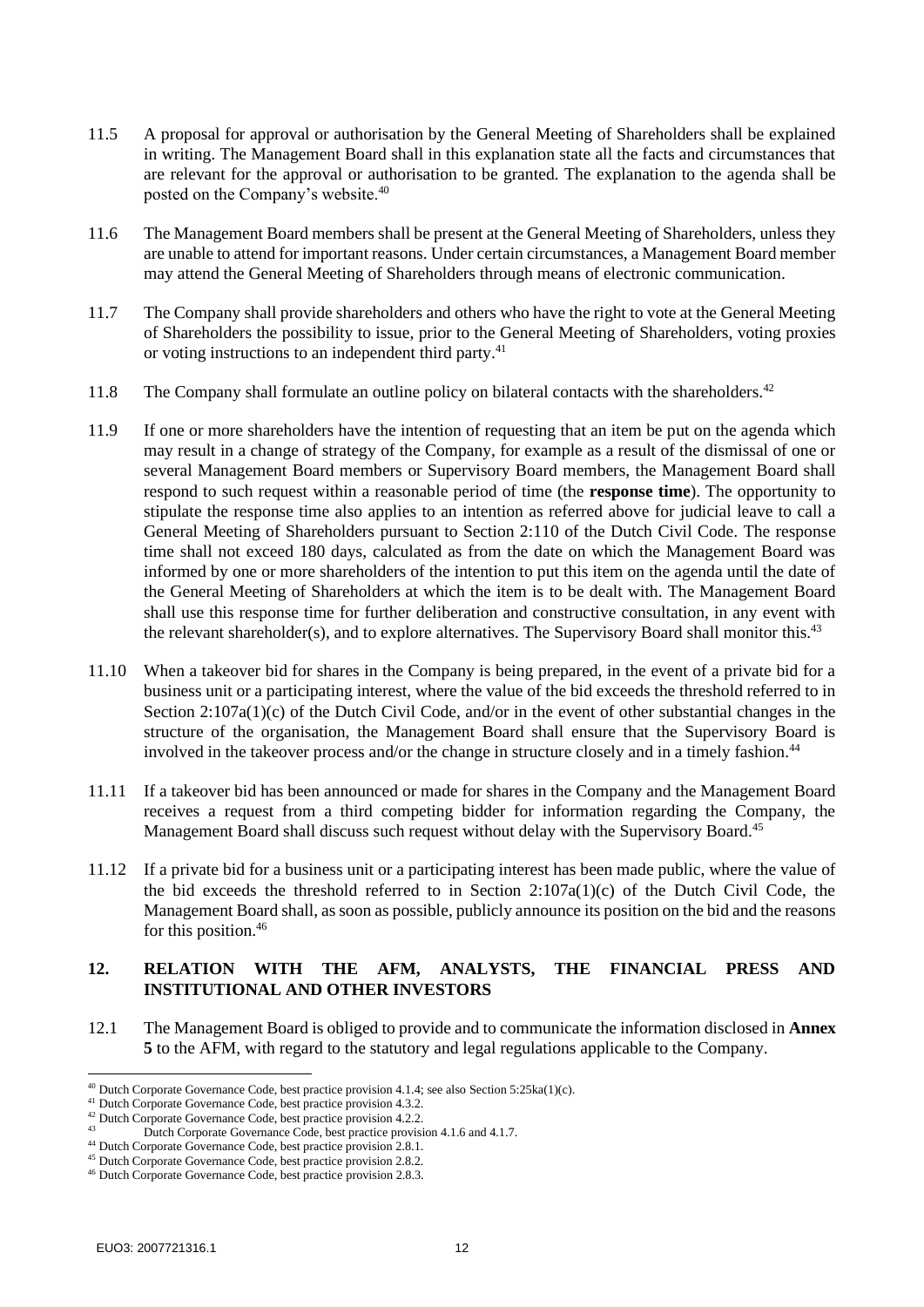- 12.2 The contacts between the Management Board on the one hand and the press and financial analysts on the other shall be carefully handled and structured with due observance of the applicable statutory regulations and the Company shall not engage in any acts that compromise the independence of analysts in relation to the Company and vice versa.<sup>47</sup>
- <span id="page-12-0"></span>12.3 Meetings with and presentations to analysts, presentations to (institutional) investors and press conferences shall be announced in advance on the Company's website and by means of press releases. Analysts' meetings and -presentations to investors shall not take place shortly before the publication of the regular financial information. Provisions shall be made for all shareholders to follow these meetings and presentations in real time, by means of webcasting, telephone or by other means.<sup>48</sup>

#### <span id="page-12-1"></span>**13. WEBSITE OF THE COMPANY**

The Management Board shall post and update all information relevant to the shareholders that the Company is required to publish or deposit pursuant to the applicable provisions of company law or securities law and regulation on a separate part of the Company's website and provides that the information on the website is accessible for at least one year.<sup>49</sup> A list of items that must be placed on the website is attached as **[Annex 6](#page-29-0)**. 50

#### **CHAPTER III MEETINGS OF THE MANAGEMENT BOARD; DECISION-MAKING**

#### **14. MEETINGS OF THE MANAGEMENT BOARD**

- 14.1 The Management Board shall in principle meet once a month, or more often as deemed desirable or required for a proper functioning of the Management Board by any one or more Management Board members. Meetings of the Management Board shall be called by the CEO or two members of the Management Board. Save in urgent cases, to be determined by the person calling the meeting, the agenda for the meeting shall be sent at least three calendar days before the meeting to all Management Board members. Whenever possible, an explanation in writing and/or other related documentation shall be attached for each item on the agenda.
- 14.2 Management Board meetings are being held at the office of the Company or anywhere else. Meetings of the Management Board can be held by means of conference call, video conference or other means of communication, provided that all the participants are able to see and hear each other.
- 14.3 Management Board meetings are chaired by the CEO. If the CEO is absent, one of the other Management Board members, designated by a majority of votes cast by the Management Board members present and represented at the meeting, presides over the meeting.
- 14.4 A Management Board member may be represented at meetings by another Management Board member holding a proxy in writing. The existence of such proxy must be proved satisfactorily to the CEO or, in his absence, to the Management Board members present at the meeting.
- 14.5 The admittance to the meeting of persons other than the Management Board members and the Company Secretary, if appointed, shall be decided by majority vote of the Management Board members present and represented at the meeting.

<sup>47</sup> Dutch Corporate Governance Code, best practice provision 4.2.5.

<sup>48</sup> Dutch Corporate Governance Code, best practice provision 4.2.3.

<sup>&</sup>lt;sup>49</sup> See also section 5:25m paragraph 3 Wft.

<sup>50</sup> Dutch Corporate Governance Code, best practice provision 4.2.4.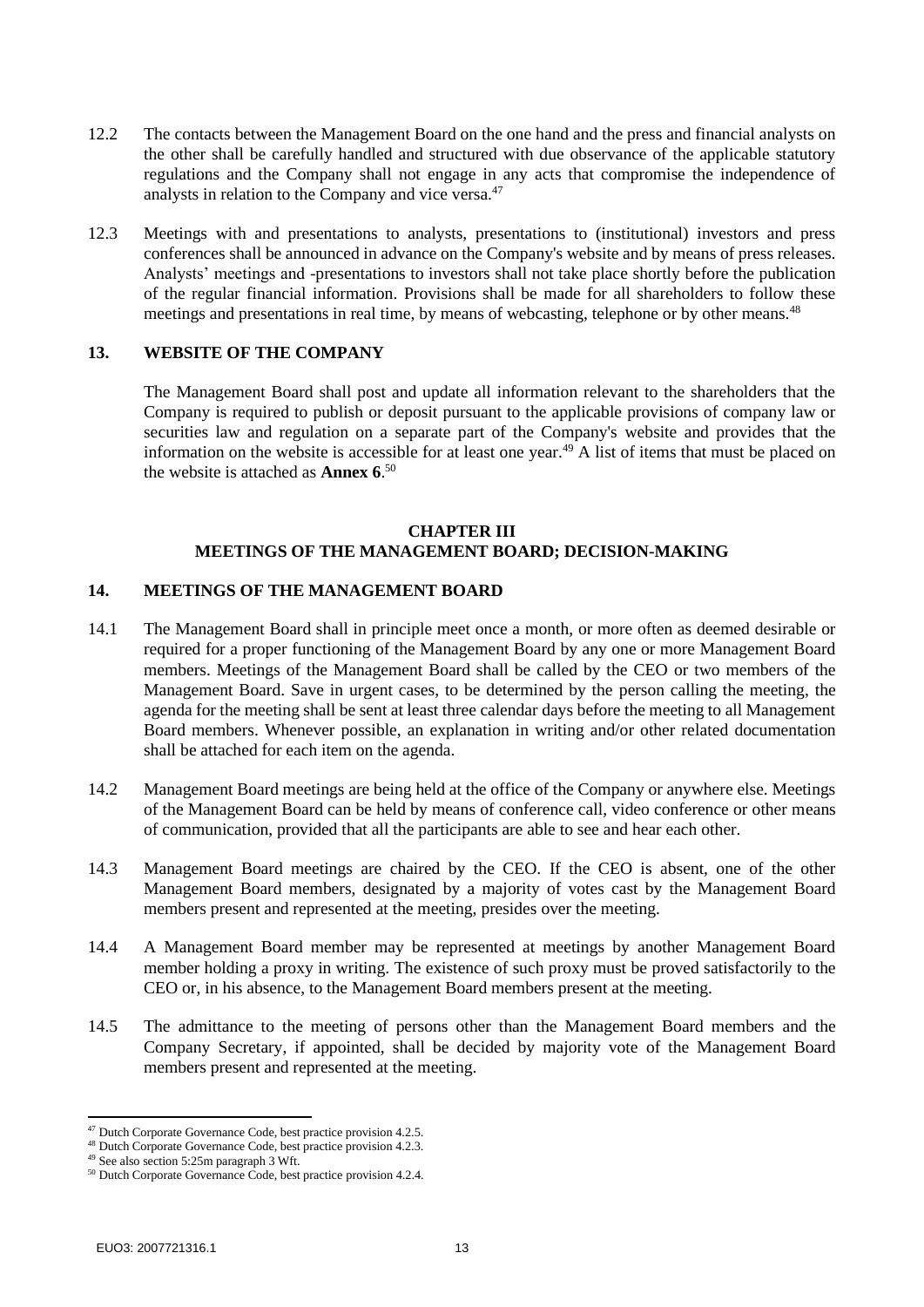14.6 The chairman of the meeting shall be responsible for designating a person to draw up minutes of the meeting. The minutes shall provide insight into the decision-making process at the meeting. The minutes shall be adopted by the Management Board at the same meeting or the next meeting.

# **15. DECISION-MAKING WITHIN THE MANAGEMENT BOARD**

- 15.1 The Management Board members shall endeavour to achieve that resolutions are as much as possible adopted unanimously.
- <span id="page-13-0"></span>15.2 Each Management Board member has the right to cast one vote.
- 15.3 Where unanimity cannot be reached and the law, the Articles of Association or these By-Laws do not prescribe a larger majority, all resolutions of the Management Board are adopted by an absolute majority of the votes cast. In the event of a tie, the CEO shall have the deciding vote, provided that the Management Board consists of more than two members. At a meeting, the Management Board may only pass resolutions if at least two-thirds of the Management Board members then in office are present or represented.
- <span id="page-13-2"></span><span id="page-13-1"></span>15.4 In general, resolutions of the Management Board are adopted at a Management Board meeting.
- 15.5 The Management Board shall not pass resolutions relating to the area of expertise of a particular Management Board member in the absence of that Management Board member.
- <span id="page-13-3"></span>15.6 Management Board resolutions may also be adopted in writing, provided the proposal concerned is submitted to all Management Board members then in office and none of them objects to this form of adoption. Adoption of resolutions in writing shall be effected by statements in writing, which can also be issued through a proxy, from all the Management Board members. A statement from a Management Board member who wishes to abstain from voting on a particular resolution which is adopted in writing must reflect the fact that he does not object to this form of adoption.
- 15.7 The Management Board may deviate from the provisions of Clauses [15.3](#page-13-0) (last sentence), [15.4,](#page-13-1) [15.5](#page-13-2) an[d 15.6](#page-13-3) if this is deemed necessary by the CEO, considering the urgent nature and other circumstances of the case, provided that all Management Board members are allowed the opportunity to participate in the decision-making process. The CEO and the Company Secretary, if appointed, shall then prepare a report on any resolution so adopted, that shall be added to the documents for the next meeting of the Management Board.
- 15.8 A resolution adopted by the Management Board may be evidenced outside the Company through a statement from the CEO and/or the Company Secretary, if appointed.
- 15.9 Pursuant to article 17.2 of the Articles of Association, the Supervisory Board is entitled to require resolutions of the Management Board to be subject to its approval. Such resolutions must be clearly specified and notified to the Management Board in writing. Reference is made to **[Annex 7](#page-31-0) Part A and Part B**.

#### **CHAPTER IV OTHER PROVISIONS**

#### <span id="page-13-4"></span>**16. CONFLICTS OF INTERESTS OF MANAGEMENT BOARD MEMBERS**

16.1 A Management Board member is alert to conflicts of interests and shall in any case not: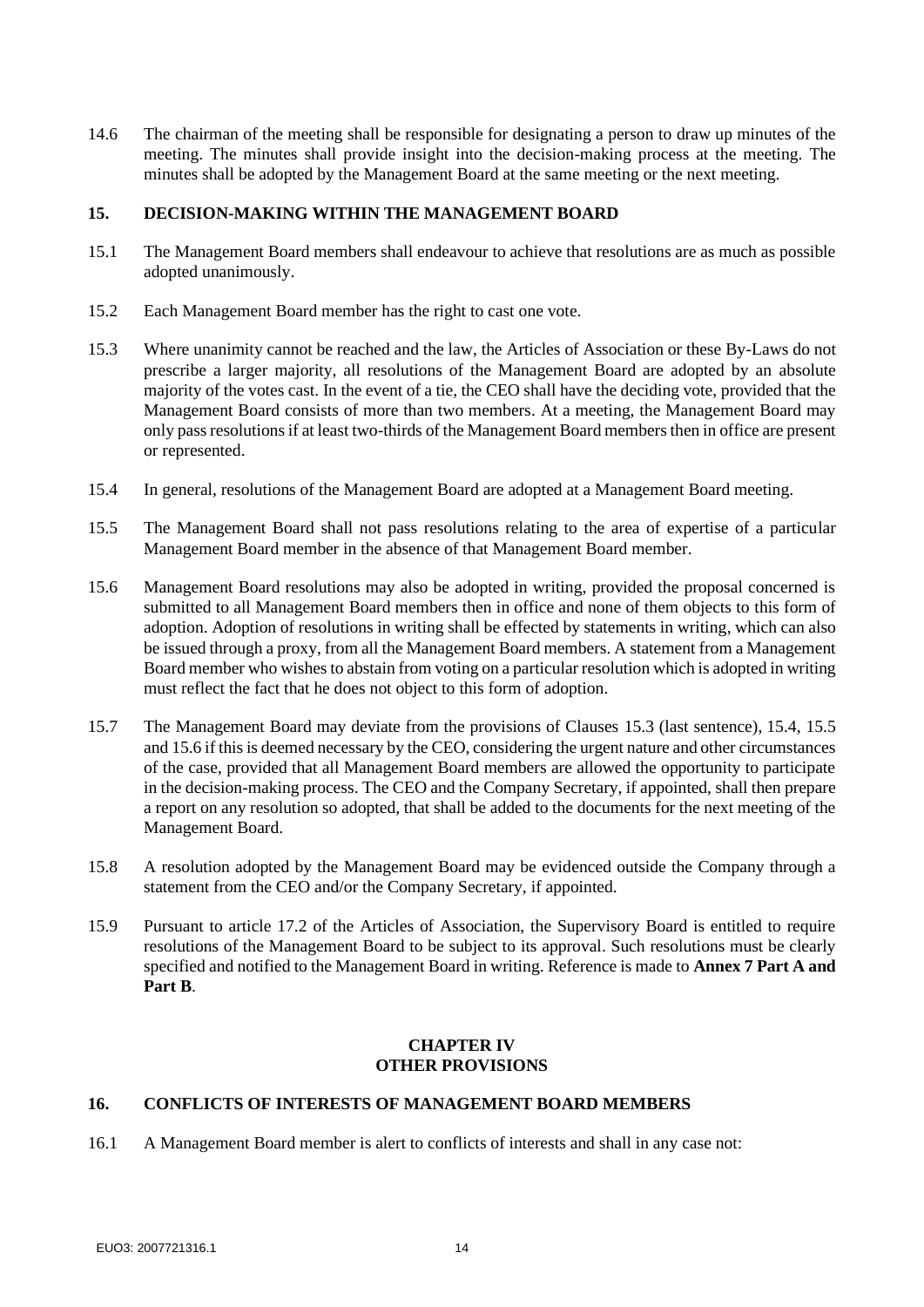- (a) enter into competition with the Company;
- (b) demand or accept (substantial) gifts from the Company for himself or for his spouse, registered partner or other life companion, foster child or relative by blood or marriage up to the second degree;
- (c) provide unjustified advantages to third parties to the detriment of the Company; or
- (d) take advantage of business opportunities to which the Company is entitled for himself or for his spouse, registered partner or other life companion, foster child or relative by blood or marriage up to the second degree.<sup>51</sup>
- 16.2 A conflict of interests may exist if the Company intends to enter into a transaction with a legal entity:
	- (a) in which a Management Board member personally has a material financial interest; or
	- (b) which has a management board member or a supervisory board member who has a relationship under family  $law^{52}$  with a Management Board member.<sup>53</sup>
- 16.3 A Management Board member shall without delay report any conflict of interests or potential conflict of interests in a transaction that is of material significance to the Company and/or to the member concerned, to the Chairman and to the other Management Board members and shall provide all relevant information, including information concerning his spouse, registered partner or other life companion, foster child and relatives by blood or marriage upon the second degree. The Supervisory Board shall decide, without the Management Board member concerned being present, whether there is a conflict of interests.<sup>54</sup>
- 16.4 A Management Board member shall not take part in any discussion and decision-making that involves a subject or transaction in relation to which he has a conflict of interests with the Company. If, as a result, no Management Board resolution can be adopted, the resolution will be adopted by the Supervisory Board.<sup>55</sup>
- 16.5 A Management Board member who in connection with a (potential) conflict of interests does not exercise the duties and powers that he would otherwise have as a Management Board member, will insofar be regarded as a Management Board member who is unable to perform his duties (*belet*).
- 16.6 All transactions in which there are conflicts of interest with Management Board members shall be agreed on terms that are customary in the market. Decisions to enter into transactions in which there are conflicts of interest with Management Board members that are of material significance to the Company and/or the relevant Management Board members require the approval of the Supervisory  $B$ oard  $56$

## **17. INTERNAL INVESTIGATION**

A Management Board member is at all times obliged to cooperate fully with an investigation set up by the Company into signs of material misconduct and irregularities in the Company and the affiliated enterprise.<sup>57</sup>

<sup>51</sup> Dutch Corporate Governance Code, best practice provision 2.7.1.

<sup>52</sup> A relation under family law exists between a child, his parents and their blood relatives (Section 1:197 Dutch Civil Code).

<sup>&</sup>lt;sup>53</sup> Dutch Corporate Governance Code, best practice provision 2.7.3, first paragraph.

<sup>&</sup>lt;sup>54</sup> Dutch Corporate Governance Code, best practice provision 2.7.3, second paragraph and third paragraph on the end.

<sup>55</sup> Section 2:129 paragraph 6 Dutch Civil Code.

<sup>56</sup> Dutch Corporate Governance Code, best practice provision 2.7.4.

<sup>57</sup> Dutch Corporate Governance Code, best practice provision 2.6.4. and Clause 8.1(c) of the by-laws of the Supervisory Board.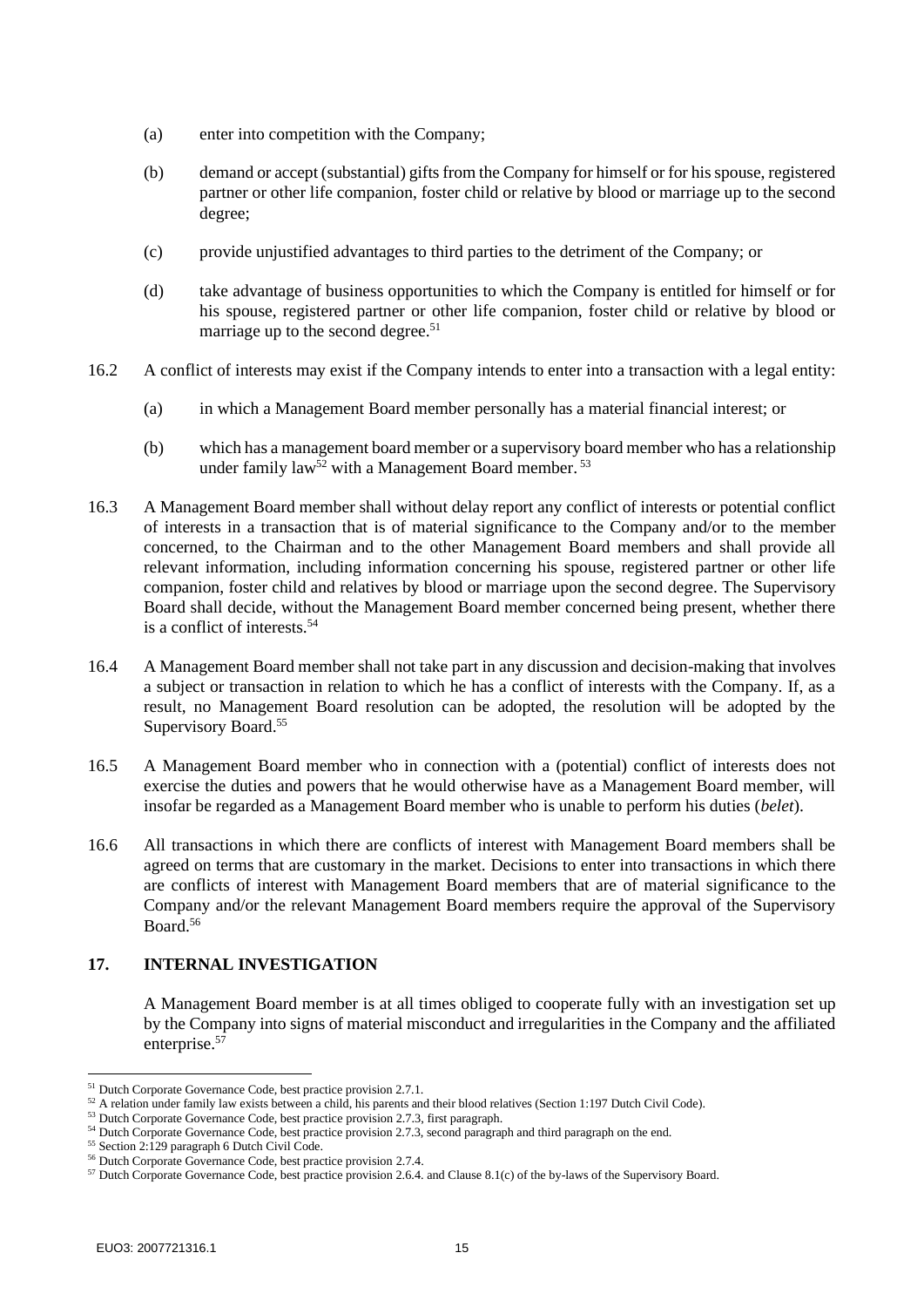#### **18. REMUNERATION OF MANAGEMENT BOARD MEMBERS**

- 18.1 The remuneration policy applicable to Management Board members shall be clear and understandable, shall focus on long-term value creation, and take into account the internal pay ratios within the enterprise.<sup>58</sup>
- 18.2 The remuneration and contractual terms of employment of Management Board members are determined by the Supervisory Board in accordance with article 13.4 of the Articles of Association and Clause 11 of the By-Laws of the Supervisory Board, within the scope of the remuneration policy adopted by the General Meeting of Shareholders.<sup>59</sup>
- 18.3 When drafting the proposal for the remuneration of Management Board members, the Supervisory Board shall take note of individual Management Board members' views with regard to the amount and structure of their own remuneration.<sup>60</sup>
- 18.4 The Company and its Subsidiaries shall not grant personal loans, guarantees or the like to Management Board members except within the framework of its usual business operations, on conditions which apply to all employees and with the approval of the Supervisory Board. Loans are not remitted.<sup>61</sup>
- 18.5 Apart from their remuneration, Management Board members shall be reimbursed for all reasonable costs incurred with the consent of the CEO, or, with respect to the CEO, incurred with the consent of the Chairman of the Supervisory Board.

## **19. OTHER POSITIONS**

- 19.1 A Management Board member shall report any other position he may have to the Supervisory Board in advance, and at least annually these outside positions will be discussed in a Supervisory Board meeting. The acceptance of the position of a supervisory director by a Management Board member requires the approval of the Supervisory Board.<sup>62</sup>
- 19.2 A Management Board member may not hold more than two supervisory memberships of Dutch large companies or large foundations. A Management Board member may not concurrently serve as chairman of the supervisory board or one tier board of a large company or a large foundation.<sup>63</sup>
- 19.3 Management Board members shall not without prior permission of the CEO (following consultation with the Chairman of the Supervisory Board) or, in the case of the CEO, prior permission of the Chairman of the Supervisory Board, accept:
	- (a) any other remunerated employment position, including in an advisory or supervisory capacity; or
	- (b) any non-remunerated employment position.

### **20. HOLDING AND TRADING SECURITIES**

20.1 Any shareholding by Management Board members is for the purpose of long-term investment.<sup>64</sup> If shares are awarded to a Management Board member, the shares shall be held for at least five years

<sup>58</sup> Dutch Corporate Governance Code, Principle 3.1.

<sup>59</sup> Dutch Corporate Governance Code, Principle 3.2.

<sup>&</sup>lt;sup>60</sup> Dutch Corporate Governance Code, best practice provision 3.2.2.

<sup>&</sup>lt;sup>61</sup> Dutch Corporate Governance Code, best practice provision 2.7.6

<sup>&</sup>lt;sup>62</sup> Dutch Corporate Governance Code, best practice provision 2.4.2.

 $63$  Section 2:132a of the Dutch Civil Code contains more detailed provisions in this regard.

<sup>&</sup>lt;sup>64</sup> Dutch Corporate Governance Code 2009, Principle II.2; currently to deduce out of Principles 1.1 and 3.1.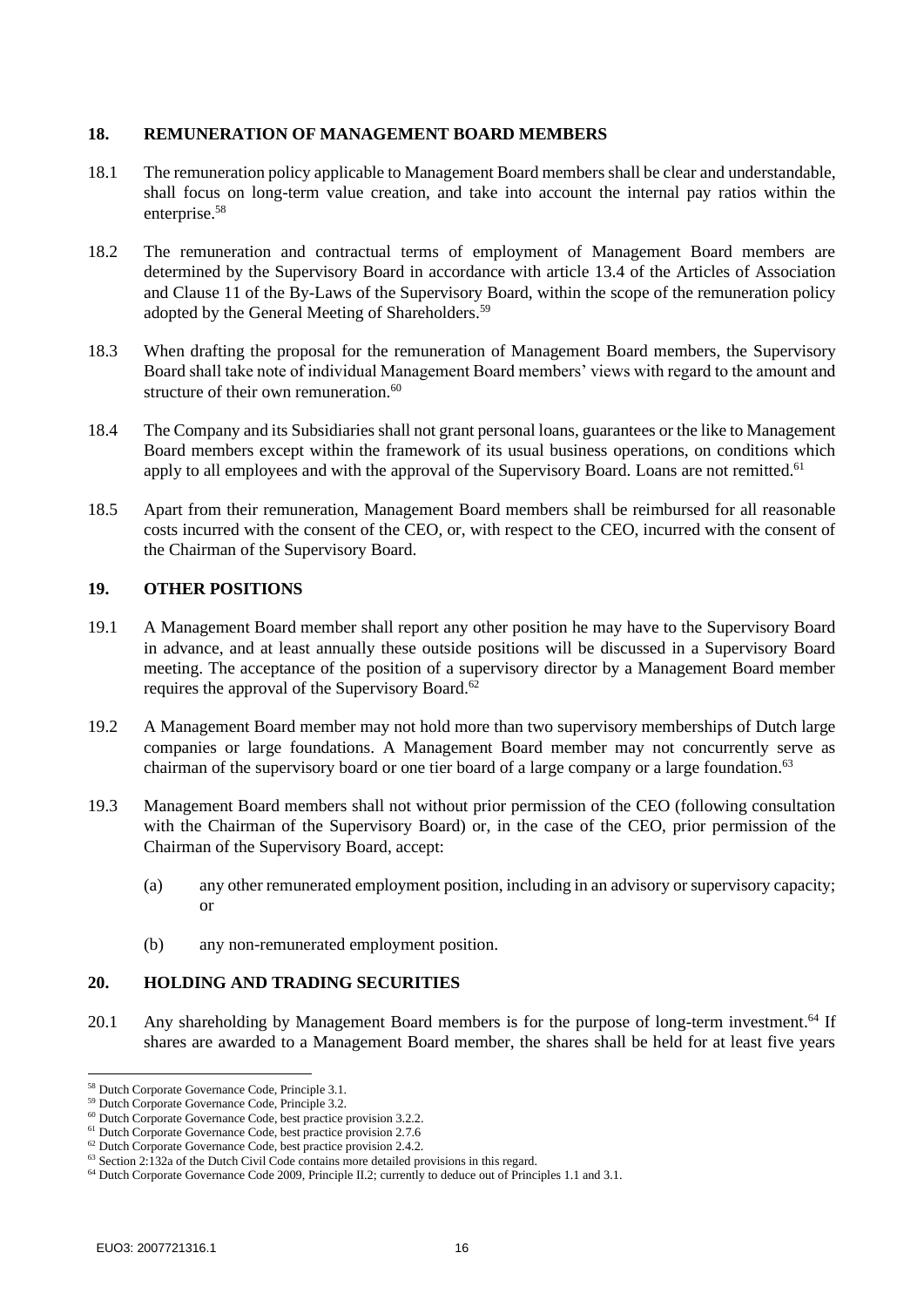after they are awarded.<sup>65</sup> If share options are being awarded, the options cannot be excercised during the first three years after they are awarded.<sup>66</sup>

- 20.2 A member of the Management Board shall not own securities issued by entities other than the Company or carry out transactions in those securities, other than in accordance with the Regulations on Insider Trading. The provisions of the previous sentence shall not apply if a member of the Management Board holds the securities for investment in listed investment funds or, if investing in other funds, only if he has transferred the disposition of his securities portfolio to an independent third party by means of a written mandate.
- 20.3 Management Board members are bound to the Regulations on Insider Trading of the Company regarding (securities of) the Company and other securities referred to in these Regulations.

### **21. TRAINING & EDUCATION**

The Management Board conducts an annual review to identify any aspects with regard to which the members of the Management Board require training or education.<sup>67</sup>

#### **22. CONFIDENTIALITY**

No Management Board member shall, during his membership of the Management Board or afterwards, disclose in any way whatsoever to anyone whomsoever any information of a confidential nature regarding the business of the Company and/or companies in which it holds a stake, that came to his knowledge in the capacity of his work for the Company and the companies in which it holds a stake and which he knows or should know to be of a confidential nature, unless required by law. A Management Board member is allowed to disclose the above information to Management Board members and Supervisory Board members as well as to staff members of the Company and of companies in which the Company holds a stake, who, in view of their activities for the Company and/or companies in which the Company holds a stake, shall be informed of the information concerned. A Management Board member shall not in any way whatsoever utilise the information referred to above for his personal benefit.

#### **23. MISCELLANEOUS**

- 23.1 **Acceptance by Management Board members.** Anyone who is appointed as a Management Board member must, upon assuming office, declare in writing to the Company that he accepts and agrees to the contents of these By-Laws and pledge to the Company that he will comply with the provisions of these By-Laws. These By-laws are also applicable to anyone who in the event of absence or inability to act of one or more Management Board members, has been appointed by the Supervisory Board to perform managerial duties.
- <span id="page-16-0"></span>23.2 **Occasional non-compliance.** The Management Board may occasionally decide not to comply with these By-Laws, with due observance of applicable laws and regulations and with the prior approval of the Supervisory Board.
- <span id="page-16-1"></span>23.3 **Amendment.** These By-Laws may be amended by the Management Board at any time and without any notification being made, subject only to prior Supervisory Board approval.
- 23.4 **Interpretation.** In the event of lack of clarity or difference of opinion on the interpretation of any provision of these By-Laws, the opinion of the Chairman of the Supervisory Board shall be decisive.

<sup>65</sup> Dutch Corporate Governance Code, best practice provision 3.1.2(vi).

<sup>&</sup>lt;sup>66</sup> Dutch Corporate Governance Code, best practice provision 3.1.2(vii).

<sup>&</sup>lt;sup>67</sup> Dutch Corporate Governance Code, best practice provision 2.4.6.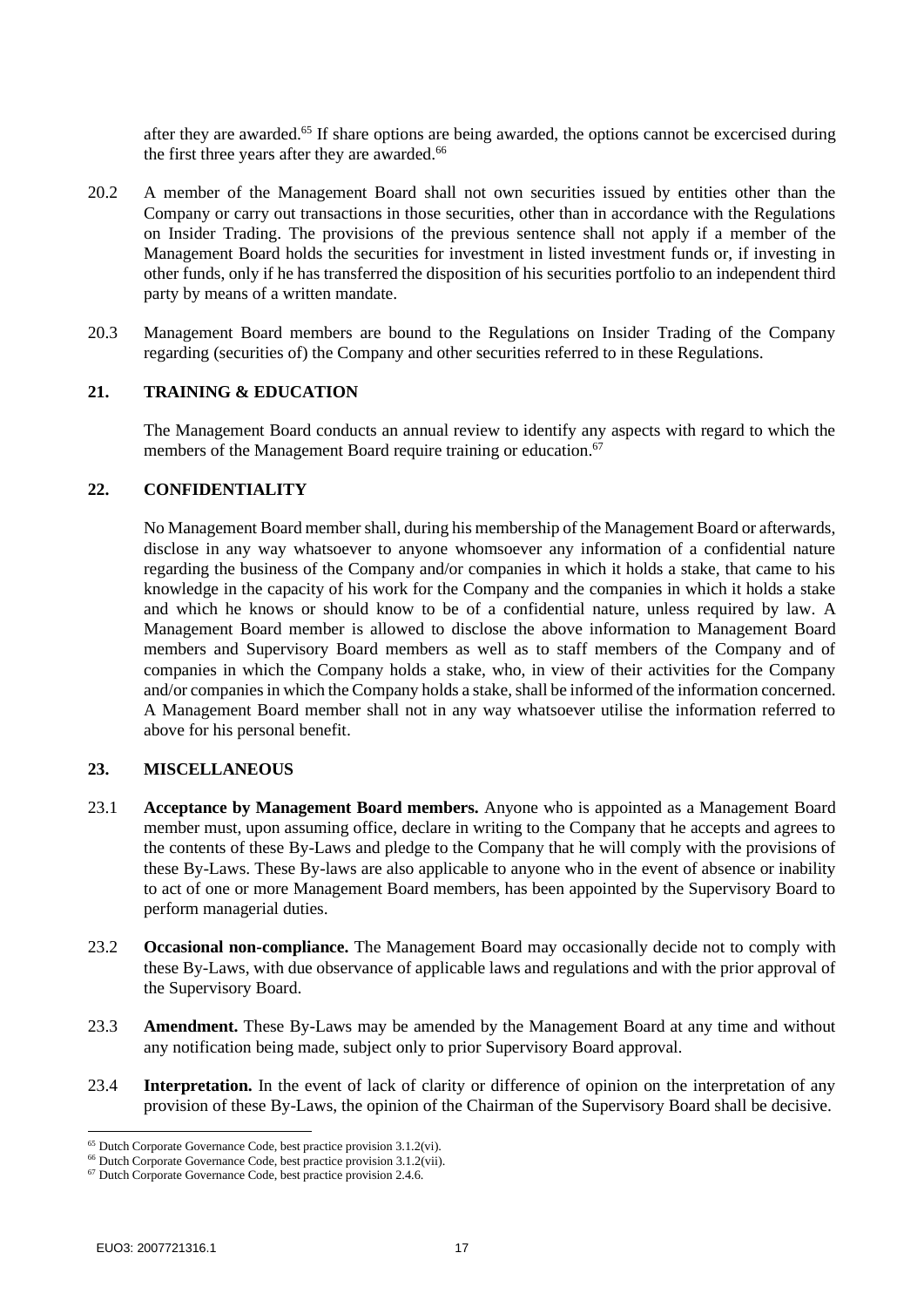- 23.5 **Governing law and jurisdiction.** These By-Laws are governed by the laws of the Netherlands. The courts of the Netherlands have exclusive jurisdiction to settle any dispute arising from or in connection with these By-Laws (including any dispute regarding the existence, validity or termination of these By-Laws).
- 23.6 **Complementarity to Dutch law and Articles of Association.** These By-Laws are complementary to the provisions governing the Management Board as contained in Dutch law, other applicable Dutch or EU regulations and the Articles of Association. Where these By-Laws are inconsistent with Dutch law, other applicable Dutch or EU regulations or the Articles of Association, the latter shall prevail. Where these By-Laws are consistent with the Articles of Association but inconsistent with Dutch law or other applicable Dutch or EU regulations, the latter shall prevail.
- 23.7 **Partial invalidity.** If one or more provisions of these By-Laws are or become invalid, this shall not affect the validity of the remaining provisions. The Management Board, subject to prior approval of the Supervisory Board, may replace the invalid provisions by provisions which are valid and the effect of which, given the contents and purpose of these By-Laws is, to the greatest extent possible, similar to that of the invalid provisions.

\* \* \* \* \*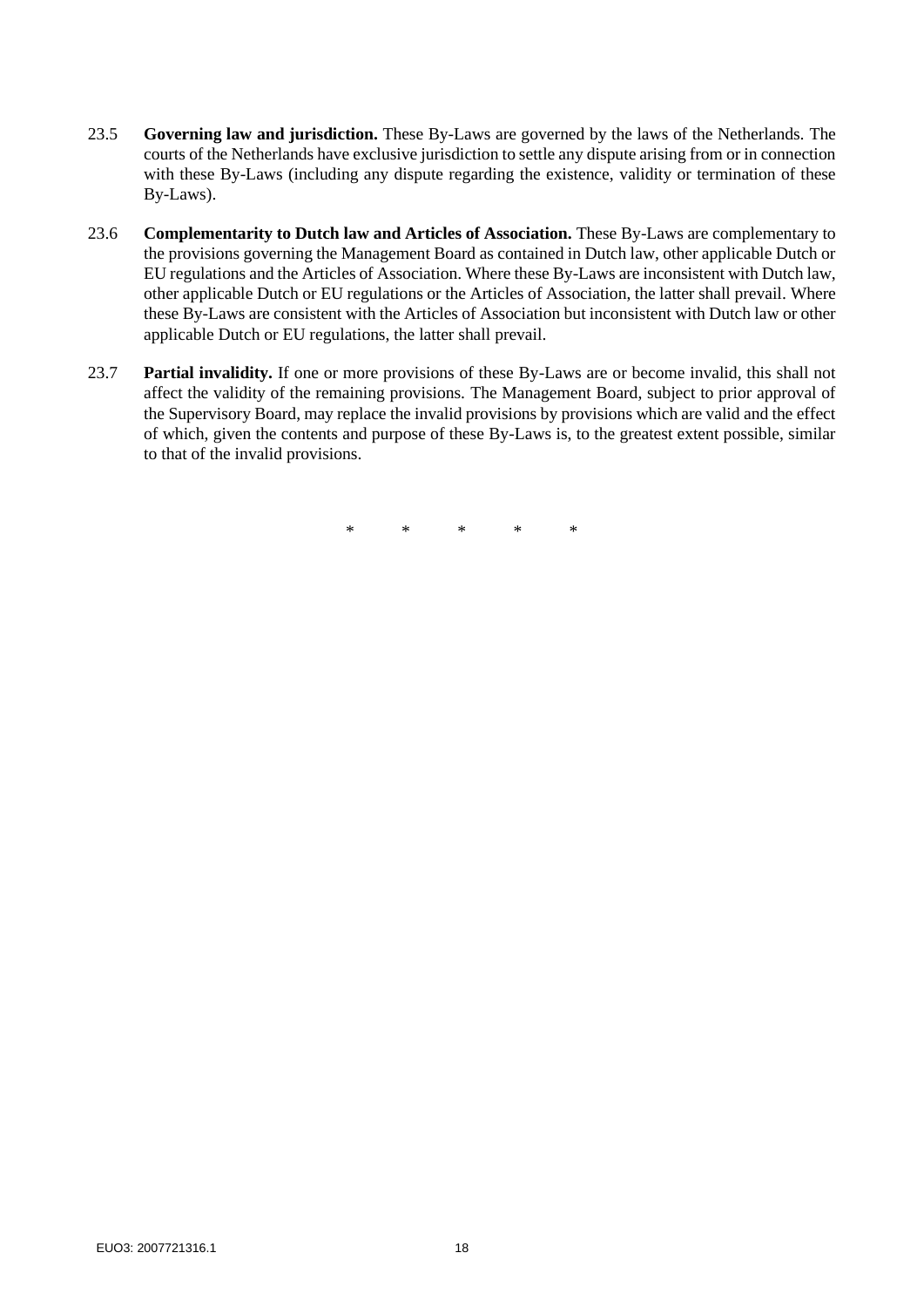#### **LIST OF DEFINITIONS**

<span id="page-18-0"></span>1. In these By-Laws, the following terms have the following meanings:

**Annual Accounts** means the annual accounts of the Company as referred to in Section 2:101 of the Dutch Civil Code.

**AFM** means the Authority for the Financial Markets (*Autoriteit Financiële Markten*).

**Articles of Association** means the articles of association of the Company.

**By-Laws** means the By-Laws of the Management Board or the By-Laws of the Supervisory Board, depending on the context, including the annexes belonging thereto.

**CCO** means the chief commercial officer of the Company.

**CEO** means the chief executive officer, who is also the chairman of the Management Board of the Company.

**CFO** means the chief financial officer of the Company.

**Chairman of the Supervisory Board** means the chairman of the Supervisory Board.

**Company** means Alfen N.V., and, where appropriate, the Subsidiaries and possible other group companies of the Company, whose financial information is incorporated in the consolidated Annual Accounts.

**Company Secretary** means the company secretary of the Company, if appointed.

**Executive Committee** means the Executive Committee of the Company, if applicable.

**External Auditor** means the accounting and auditing firm that, in accordance with Section 2:393 of the Dutch Civil Code, is charged with the audit of the Annual Accounts.

**General Meeting of Shareholders** means the general meeting of shareholders of the Company.

**group company** has the meaning attributed to it in Section 2:24b of the Dutch Civil Code.

**in writing means** by letter, by telecopier, by e-mail, by WhatsApp or by message which is transmitted via any other current means of communication and which can be received in written form.

**Independent Supervisory Director** means a member of the Supervisory Board who is independent within the meaning of Clause 1.5 of the By-laws of the Supervisory Board.

#### **Infestos Related Party** means:

- (i) Infestos Holding M B.V. and Alfen Holding B.V. and any of its group companies, other than the Company and its Subsidiaries (the **Infestos Group**);
- (ii) any investment vehicle or other entity which is either (a) managed by an entity in the Infestos Group or (b) used to allow Infestos Group's current and/or former employees to participate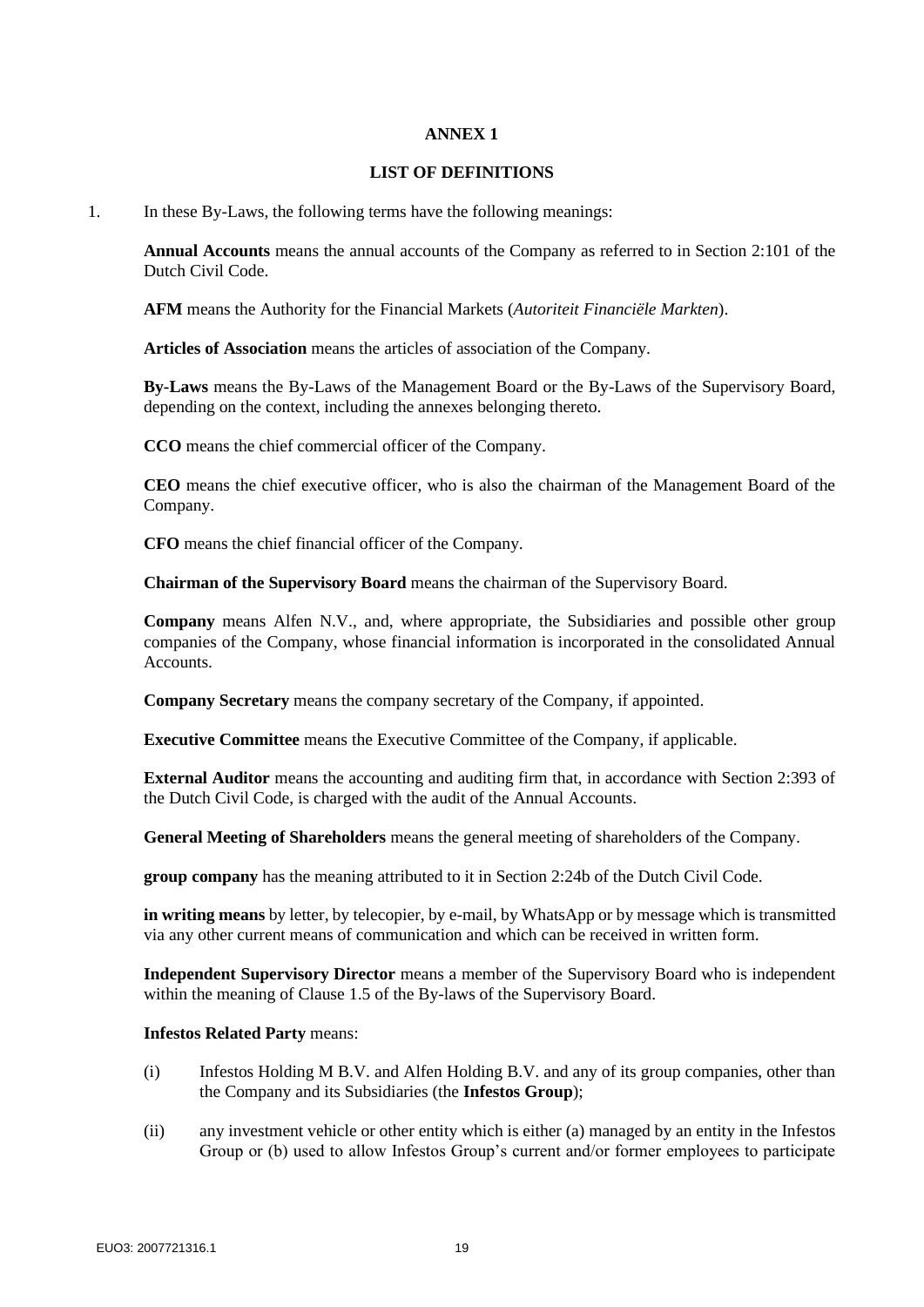directly or indirectly in the growth of the value of the Company (together the **Infestos Entities**); and

(iii) any company, funds, partnership, investment vehicle or other entity in or through which one or more members of the Infestos Group or Infestos Entities separately or together can exercise significant influence.

**Intere**s**ted Party** means the Related Party and:

- (i) in case the counterparty is a legal entity, any officer, employee, executive director or supervisory director of such counterparty; or
- (ii) in case the counterparty is a natural person, any relative of such counterparty,

that is also a member of the Supervisory Board or Management Board.

**Management Board** means the management board of the Company.

**Related Party** means the counterparty to the Company in the Related Party Transaction.

**Related Party Transaction** has the meaning given to in Clause [1.1](#page-22-1) of the Related Party Transaction policy as included in [Annex 3.](#page-22-0)

**Remuneration Report** means the remuneration report of the Supervisory Board regarding the remuneration policy of the Company as drawn up by the Supervisory Board.

**Report of the Management Board** means the Report of the Management Board of the Company drawn up by the Management Board, as referred to in Section 2:101 of the Dutch Civil Code.

**Shares** means the issued shares (*geplaatst kapitaal*) in the share capital of the Company issued by the Company from time to time.

**Subsidiary** has the meaning attributed to it in Section 2:24a of the Dutch Civil Code.

**Supervisory Board** means the supervisory board of the Company.

**Supervisory Board Profile** means the profile for the size and composition of the Supervisory Board, as designated in clause 1.1 of the By-Laws of the Supervisory Board.

**Transaction** means any kind of transaction, arrangement, legal proceeding or other kind of legal relationship, all in the broadest sense and whether or not a price is charged.

**Works Council** means the works council of the Company.

- 2. Save where the context dictates otherwise, in these By-Laws:
	- (a) unless a different intention clearly appears, a reference to a Clause or Annex is a reference to a Clause or Annex of these By-Laws;
	- (b) words and expressions expressed in the singular form also include the plural form, and vice versa;
	- (c) words and expressions expressed in the masculine form also include the feminine form; and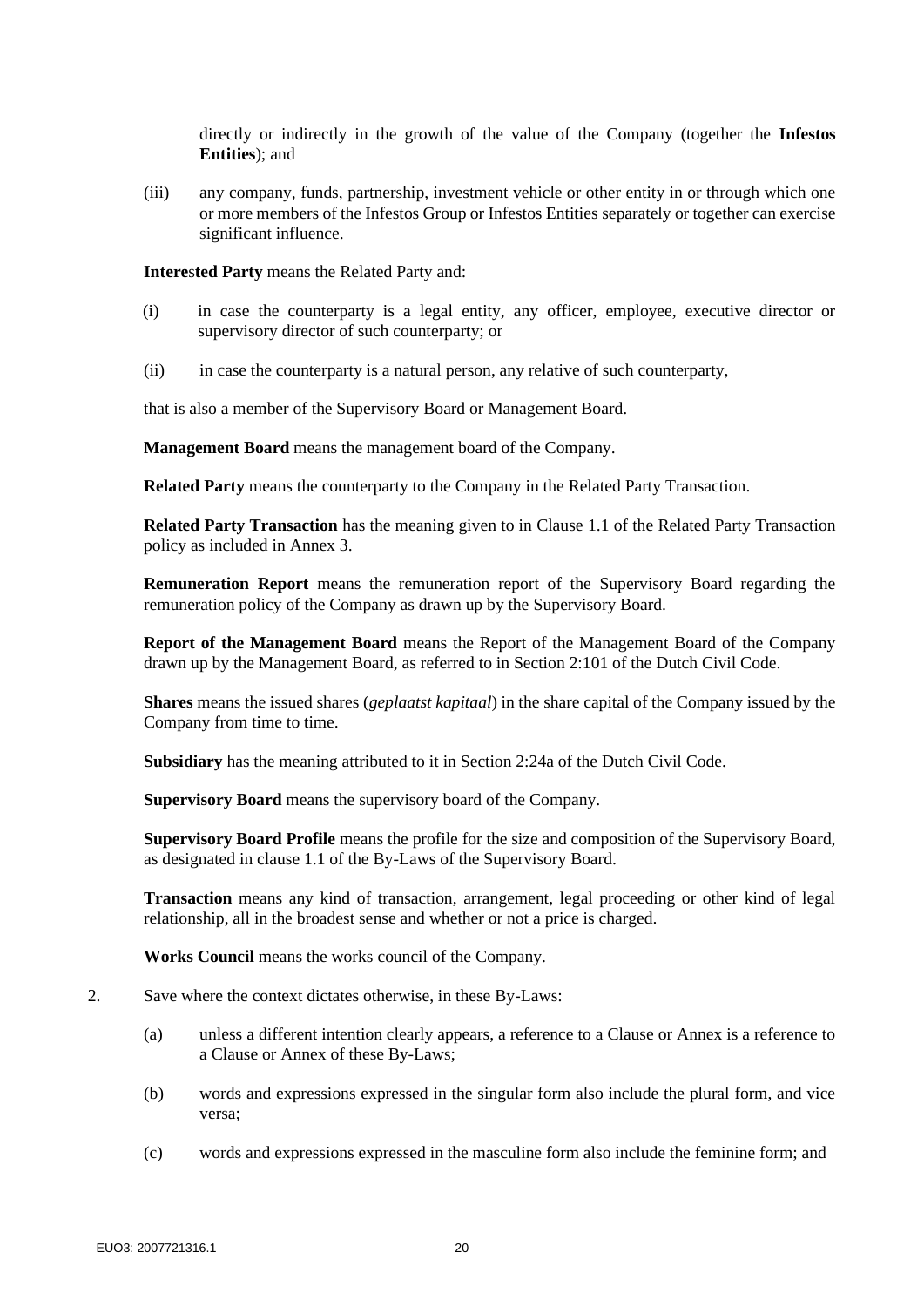- (d) a reference to a statutory provision counts as a reference to this statutory provision including all amendments, additions and replacing legislation that may apply from time to time.
- 3. Headings of articles and other headings in these By-Laws are inserted for ease of reference and do not form part of these By-Laws for the purpose of interpretation.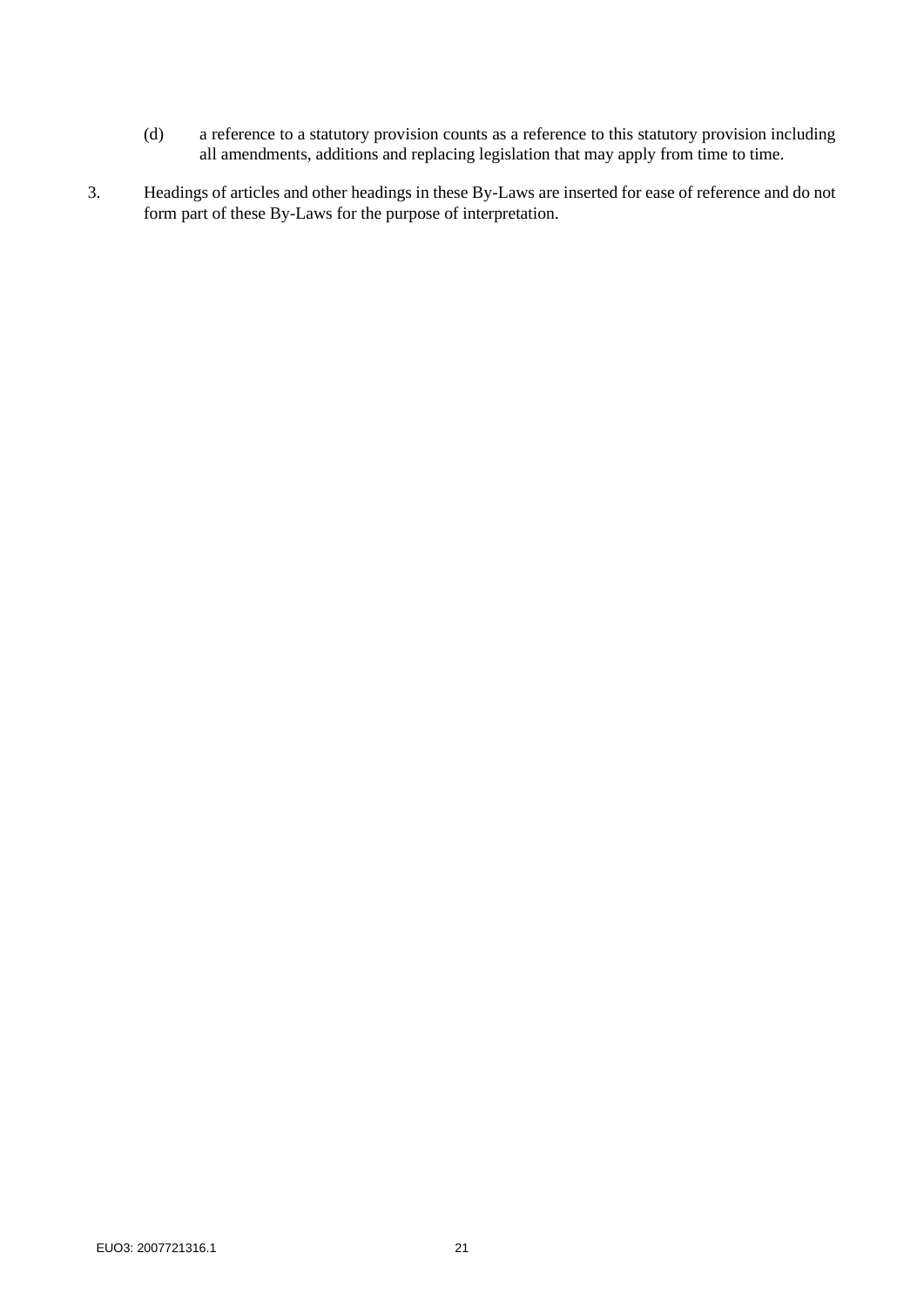# **ROTATION PLAN MANAGEMENT BOARD**

<span id="page-21-0"></span>

| <b>Name</b>               | <b>Position</b> | <b>First appointed</b> | End of current term |
|---------------------------|-----------------|------------------------|---------------------|
| Mr M. (Marco) Roeleveld   | CEO.            | November 2015          | AGM 2026            |
| Mr J. (Jeroen) van Rossen | CFO.            | August 2017            | AGM 2026            |
| Ms. M.K. (Michelle) Lesh  | CCO             | April 2022             | AGM 2026            |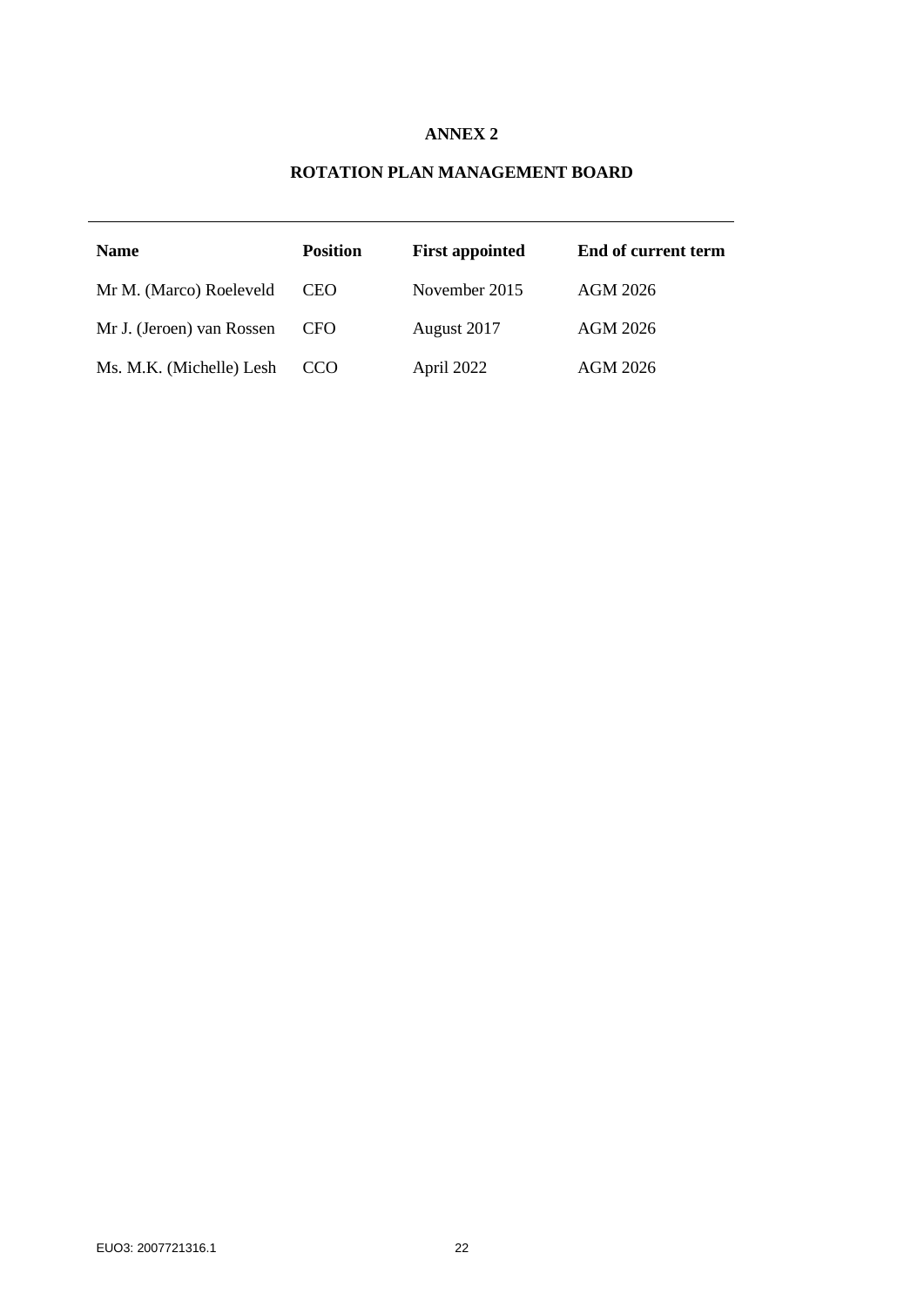### **RELATED PARTY TRANSACTION POLICY**

<span id="page-22-0"></span>The policy set out below was adopted by the Supervisory Board on 26 March 2018, after consultation with the Management Board.

## <span id="page-22-1"></span>**1. SCOPE AND DEFINITIONS**

- 1.1 This policy implements best practices regarding Transactions between the Company and:
	- (a) an Infestos Related Party as long as Infestos Holding M B.V. and/or Alfen Holding B.V. solely or jointly hold at least 10% of the Shares in the Company; or
	- (b) legal or natural persons who hold at least 10% of the Shares in the Company,

provided that the transactions are of material significance to the Company and/or to such persons;

#### each a "**Related Party Transaction**".

- 1.2 This policy applies to each Related Party Transaction as well as any material amendment to an existing Related Party Transaction. This policy is complementary to the provisions of the Dutch Corporate Governance Code, applicable law and regulations, the articles of association of the Company, the Management Board Rules and the Supervisory Board Rules.
- 1.3 For the purpose of this policy a Transaction entered into by a Subsidiary of the Company shall be considered a Transaction entered into by the Company and a transaction entered into by a Subsidiary of a Related Party shall be considered a Transaction entered into by that Related Party.
- 1.4 The definitions as included in the introduction of this policy shall apply throughout this policy.

## **2. PROCEDURE**

- 2.1 No Related Party Transaction shall be undertaken without the approval of the Supervisory Board, which approval includes the affirmative vote of at least one Independent Supervisory Director.
- 2.2 Each member of the Management Board shall promptly notify the CEO of any (potential) Related Party Transaction in respect of which he is an Interested Party or that he is otherwise aware of. The CEO shall in turn notify the Chairman of the Supervisory Board. The CEO shall notify the Chairman of the Supervisory Board directly in respect of any (potential) Related Party Transaction in respect of which he is an Interest Party or that he is otherwise aware of.
- 2.3 Each member of the Supervisory Board shall promptly notify the Chairman of the Supervisory Board of any (potential) Related Party Transaction in respect of which he is an Interested Party or that is otherwise aware of. If the Chairman of the Supervisory Board is an Interested Party to any (potential) Related Party Transaction or becomes otherwise aware of any (potential) Related Party Transaction, he shall promptly notify the Vice-Chairman of the Supervisory Board.
- 2.4 The Supervisory Board shall decide whether the Transaction concerned qualifies as a Related Party Transaction.
- 2.5 (Potential) Related Party Transactions shall be subject to review by the Supervisory Board.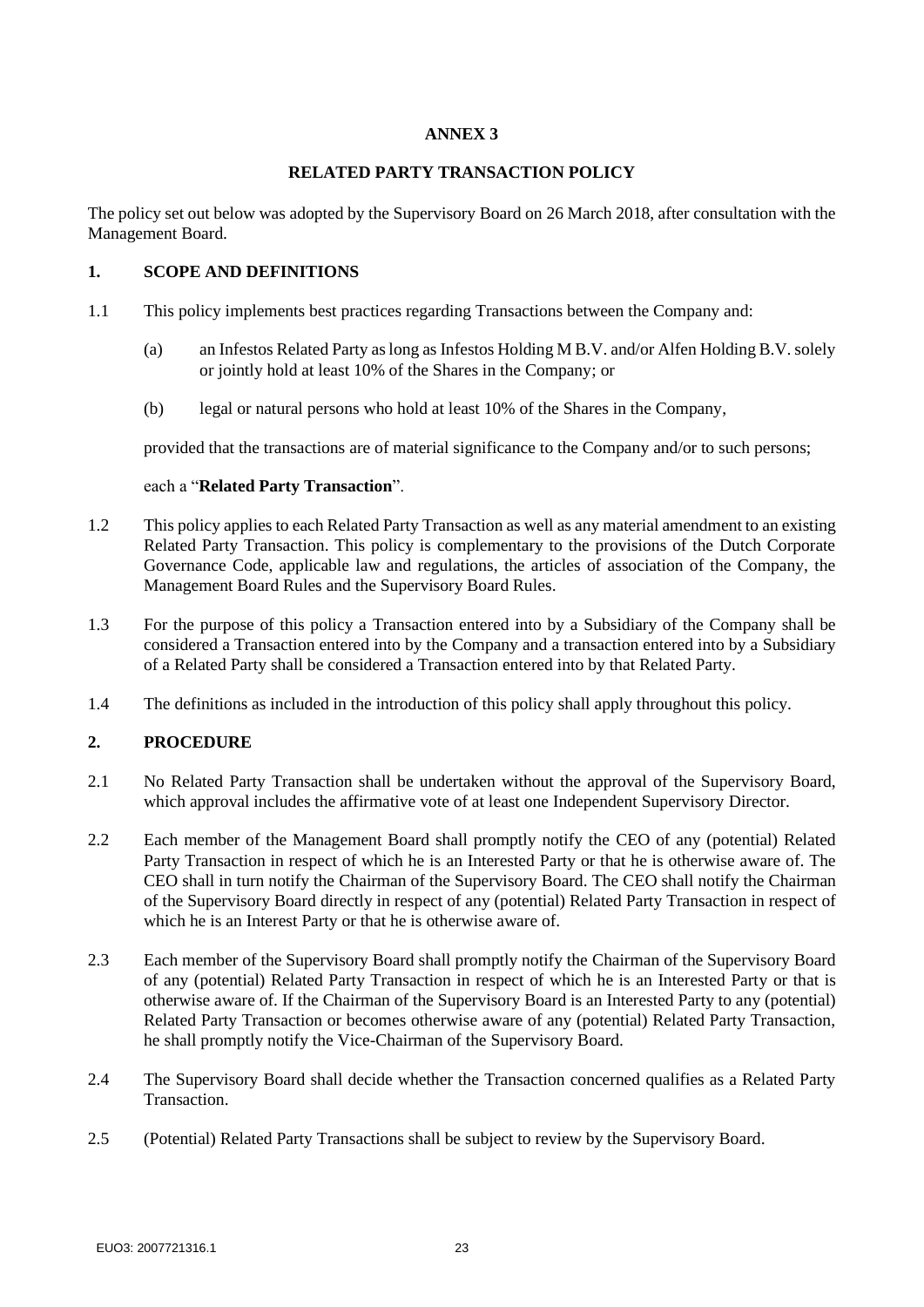- 2.6 Members of the Supervisory Board who qualify as Interested Party shall not participate in the discussion or decision making regarding the (potential) Related Party Transaction concerned.
- <span id="page-23-0"></span>2.7 The Supervisory Board shall review all relevant information available to it concerning the (potential) Related Party Transaction. The Supervisory Board may approve the Related Party Transaction only if it determines in good faith that the Related Party Transaction is fair as to the Company.
- 2.8 A Related Party Transaction that involves the delivery of goods or services shall only be approved if such Transaction is on terms that are customary for arm's-length Transactions.
- 2.9 Before approving the Related Party Transaction, the Supervisory Board shall review and consider:
	- (i) the value of the Related Party Transaction;
	- (ii) whether the Related Party Transaction is undertaken in the ordinary course of business of the Company;
	- (iii) whether the proposed terms of the Related Party Transaction are no less favourable to the Company than terms that could have been reached with an unrelated third party;
	- (iv) the purpose of, and the potential benefits to the Company of the Related Party Transaction;
	- (v) the Interested Party's interest in the Related Party Transaction, if any;
	- (vi) the value (positive or negative) of the Interested Party's interest in the Related Party Transaction, if any;
	- (vii) required public disclosure, if any; and
	- (viii) any other information regarding the Related Party Transaction or the Interested Party in the context of the proposed Related Party Transaction that would be material to stakeholders of the Company in light of the circumstances of the Related Party Transaction.
- <span id="page-23-1"></span>2.10 In conducting its review, the Supervisory Board may obtain information from members of the Management Board, employees and external advisors of the Company.
- 2.11 If a Transaction has a recurring nature or the Company enters into Transactions with a certain Related Party on a regular basis, the Supervisory Board may establish further guidelines or procedures to follow in its review of such Transactions.
- 2.12 If a Related Party Transaction has not been approved under this policy prior to its consummation (nor been rejected at an earlier stage), the Supervisory Board shall consider all relevant facts and circumstances regarding the Related Party Transaction in accordance with Clauses [2.7](#page-23-0) through [2.10](#page-23-1) and shall on the basis thereof evaluate all options available to the Company, including ratification (*bekrachtiging*), revision (*wijziging*) or termination (*ontbinding*) of the Related Party Transaction. The Supervisory Board shall also examine the facts and circumstances pertaining to the failure of reporting of such Related Party Transaction under this policy and shall take any such action it deems appropriate.
- 2.13 The absence of the approval under this policy shall not affect the representative authority of the Management Board or its members.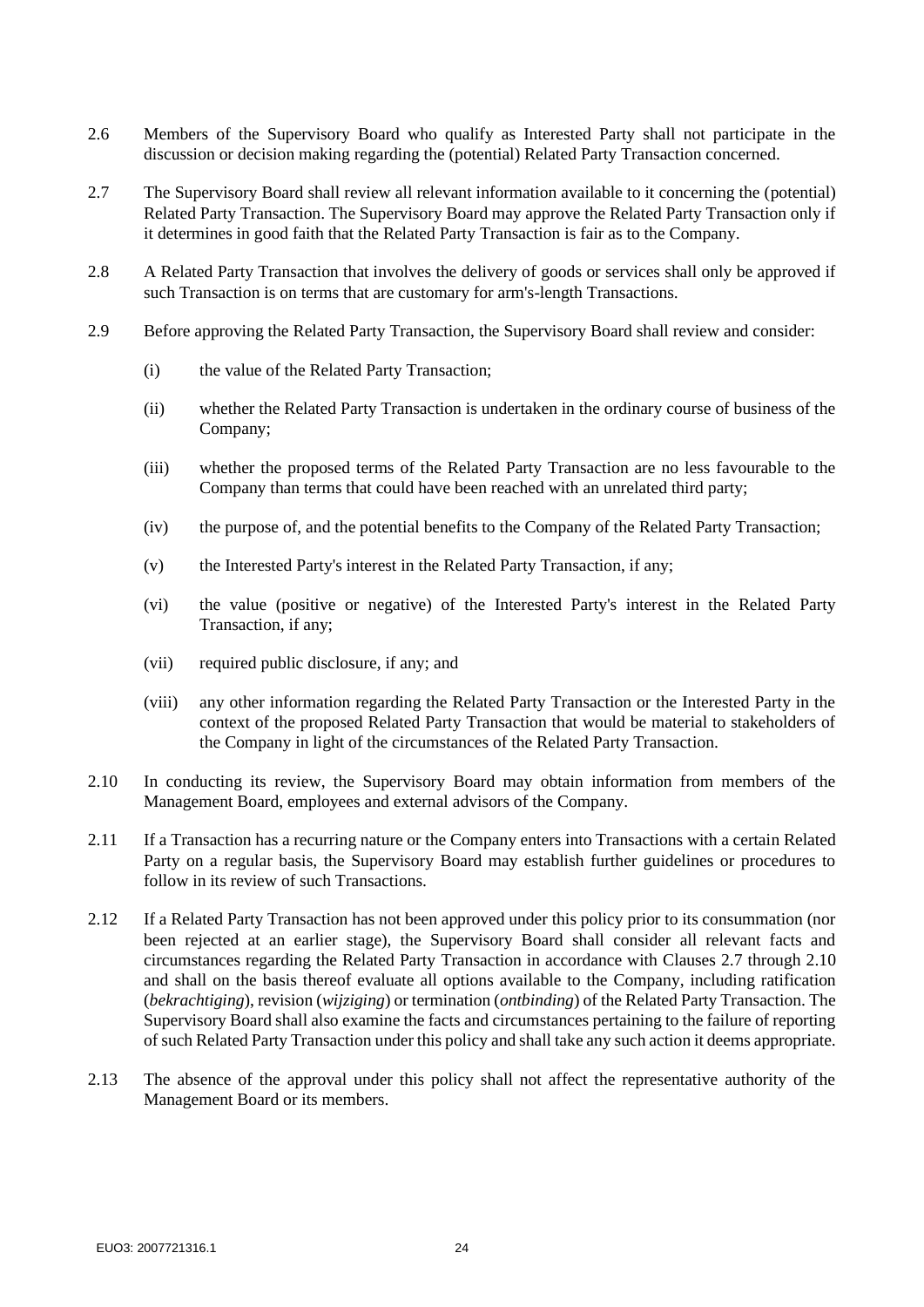# **3. DISCLOSURE**

Related Party Transactions shall be disclosed to the extent required under Dutch law, the Dutch Corporate Governance Code, applicable accounting standards or other applicable Dutch regulations. For the avoidance of doubt, the review or approval of a Transaction pursuant to this policy does not necessarily imply that such Transaction is required to be disclosed.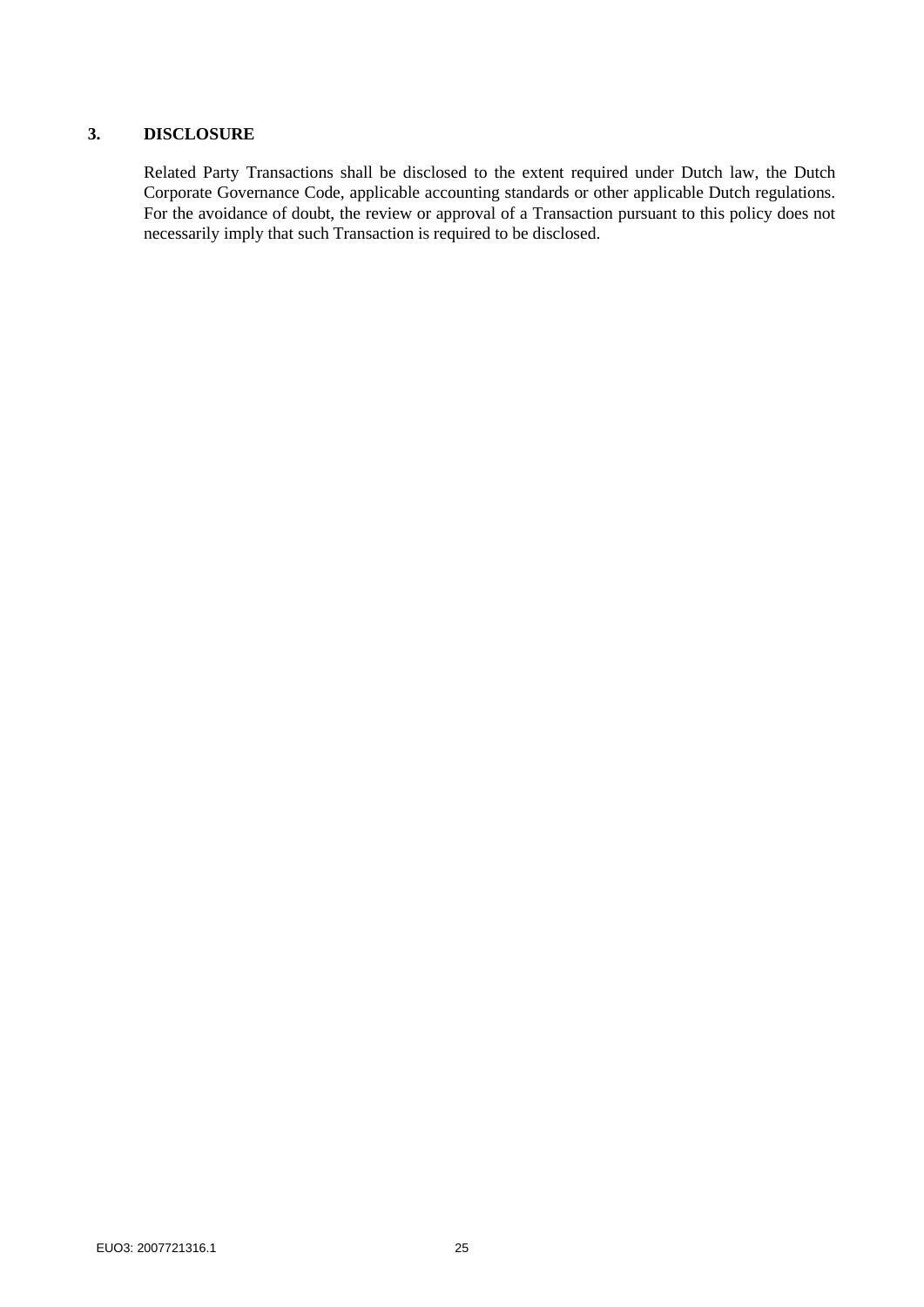#### <span id="page-25-0"></span>**INFORMATION TO BE INCLUDED IN THE REPORT OF THE MANAGEMENT BOARD**

In addition to the information which must be included pursuant to the provisions of Book 2 Dutch Civil Code, see also Sections 2:391 and 2:392 DCC, the following information must be included in the Report of the Management Board:

- 1.1.4 CG Code A detailed explanation of the view of the Management Board on the long-term value creation, the strategy for its realisation and which contributions were made to the longterm value creation in the past financial year.<sup>68</sup>
- 1.4.2 CG Code Accountability about (a) the execution of the risk assessment, with a description of the principal risks facing the Company in relationship to the risk appetite; (b) the design and operation of the internal risk management and control systems during the past financial year; (c) any major failings in the internal risk management and control systems which have been observed in the financial year, any significant changes made to these systems and any major improvements planned, along with a confirmation that these issues have been discussed with the Supervisory Board; and (d) the sensitivity of the results of the Company to material changes in external factors.<sup>69</sup>
- 1.4.3 CG Code With clear substantiation that (a) the Report of the Management Board provides sufficient insights into any failings in the effectiveness of the internal risk management and control systems; (b) the aforementioned systems provide reasonable assurance that the financial reporting does not contain any material inaccuracies; (c) based on the current state of affairs, it is justified that the financial reporting is prepared on a going concern basis; and (d) the Report of the Management Board states those material risks and uncertainties that are relevant to the expectation of the Company's continuity for the period of twelve months after the preparation of the report.
- 2.1.3 CG Code If applicable, accountability about (a) the choice to work with an Executive Committee; (b) the role, duty and composition of the Executive Committee; and (c) how the contacts between the Supervisory Board and the Executive Committee have been given shape.<sup>70</sup>
- 2.5.5 CG Code An explanation of the values and the way in which they are incorporated in the Company and its affiliated enterprise, and the effectiveness of, and compliance with, the code of conduct. $71$
- 2.7.4 CG Code Publication of all transactions in which there are conflicts of interest with Management Board members or Supervisory Board members that are of material significance to the Company and/or to the relevant Management Board members or Supervisory Board members, with a statement of the conflict of interest and a declaration that best practice provisions 2.7.3. and 2.7.4. have been complied with.<sup>72</sup>

#### 2.7.5 CG Code Publication of all transactions between the Company and legal or natural persons who holds at least 10% of the shares in the Company, which are of material significance

<sup>68</sup> Cf. By-laws Management Board, Claus[e 6.1.](#page-7-0)

<sup>69</sup> Cf. By-laws Management Board, Claus[e 6.3](#page-7-1) an[d 6.4.](#page-7-2)

<sup>&</sup>lt;sup>70</sup> Cf. By-laws Management Board, Claus[e 7.5\(](#page-8-0)c).

<sup>71</sup> Cf. By-laws Management Board, Claus[e 5.4.](#page-6-1)

<sup>72</sup> Cf. By-laws Management Board, Claus[e 16.](#page-13-4)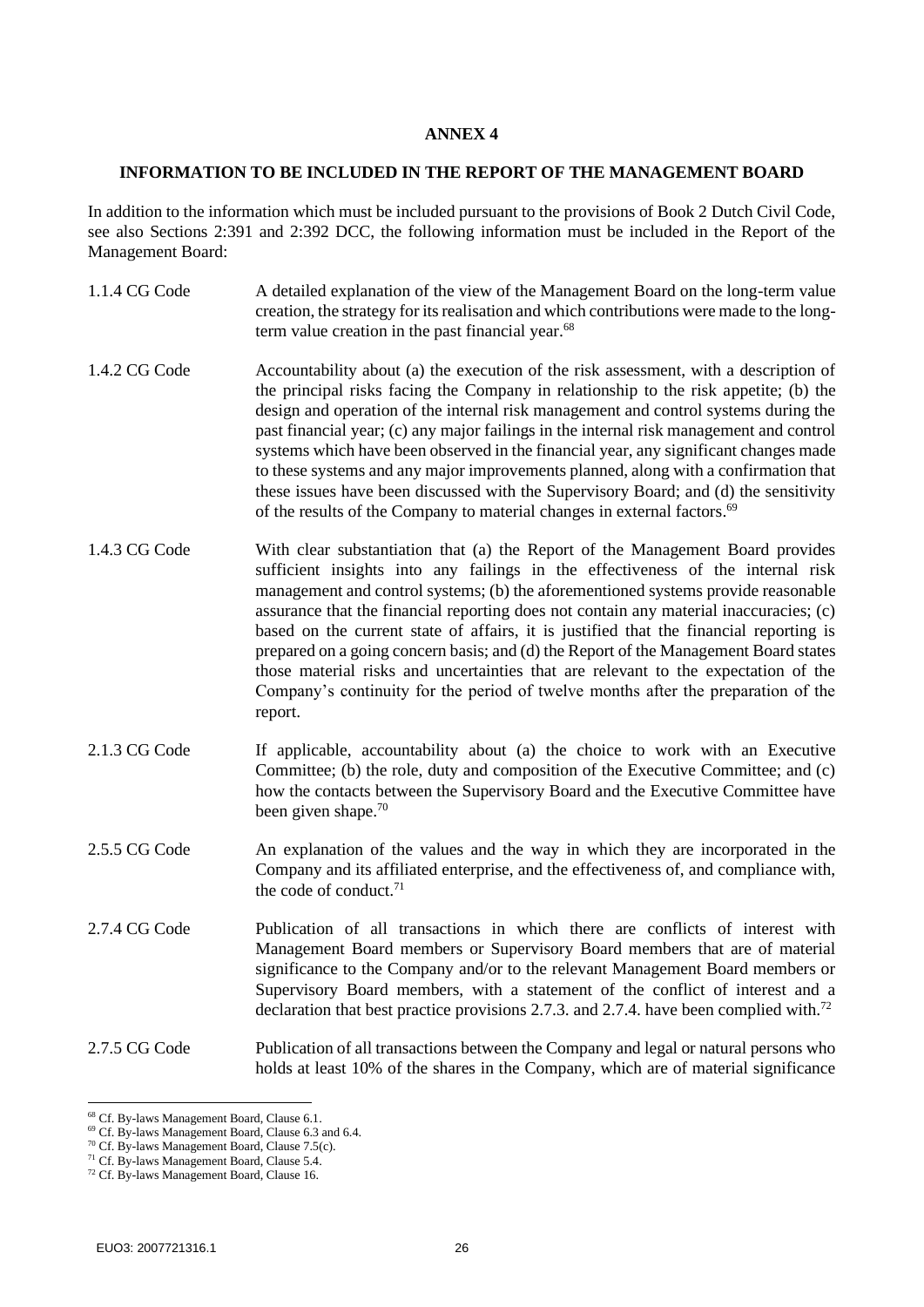for the Company and/or the legal or natural person, with a declaration that best practice provision 2.7.5, has been complied with.<sup>73</sup>

4.2.6 CG Code A survey of all existing or potential anti-takeover measures and an indication of the circumstances in which and by whom these measures can be used.

- $CG Code<sup>74</sup>$  In a separate chapter: the broad outline of the corporate governance structure of the Company, partly on the basis of the principles stated in the Dutch Corporate Governance Code and explicitly stating the extent to which it complies with the principles and best practice provisions stipulated in the Dutch Corporate Governance Code and, where it does not comply with them, why and to what extent it deviates from them. If the composition of the Management Board and/or the Supervisory Board diverges from the targets stipulated in the Company's diversity policy and/or the statutory target for the male/female ratio, if and to the extent that this is provided under or pursuant to the law, the current state of affairs shall be outlined in the corporate governance statement, along with an explanation as to which measures are being taken to attain the intended target, and by when this is likely to be achieved.<sup>75</sup>
- 2:391 par. 7 DCC To the extent the seats on the Management Board or Supervisory Board are not divided in a balanced manner amongst men and women as referred to in Section 2:166 DCC, an explanation: (a) why the seats are not divided in a balanced manner, (b) what the Company has done to establish a balanced division, and (c) what the intentions of the Company are to establish a balanced division of seats in the future.

A corporate governance statement regarding: (a) compliance with the principles and best practice provisions of the Dutch Corporate Governance Code, (b) the most important characteristics of the management- and control system of the Company in respect of the process of financial reporting of the Company and the group of which the financials are consolidated, (c) the functioning of the General Meeting of Shareholders, its major powers and the shareholders' rights and the way they can be exercised, (d) the composition and functioning of the Management Board and Supervisory Board and its committees, if applicable, (e) the diversity policy with respect to the composition of the Management Board and the Supervisory Board (by which the Company describes the manner in which the diversity policy has been executed and the results thereof in the last financial year), and (f) the information referred to in Section  $10(1)(c)(d)(f)(h)$  and (i) EU-Directive 2004/25 regarding public takeovers.<sup>76</sup> Management Report Decree

Notices regarding: (a) a brief description of the Company's business model, (b) a description of the policies pursued by the Company in relation to those matters, including due diligence processes implemented and the outcome of those policies regarding: (i) environmental, social and employee matters, (ii) respect for human rights and (iii) anti-corruption and anti-bribery matters, (c) the principal risks related to those matters referred to under (b) and linked to the Company's operations, (d) the non-financial key performance indicators relevant to the particular business of the Company. Where the Company does not pursue policies in relation to those matters Non-financial Information Decree

<sup>73</sup> Cf. By-laws Management Board, Clause 4.7.

<sup>74</sup> See part of the Code 'Compliance with the Code' and Section 2 Management Report Decree (*Vaststellingsbesluit nadere voorschriften bestuursverslag*).

<sup>75</sup> Dutch Corporate Governance Code, best practice provision 2.1.6.

<sup>&</sup>lt;sup>76</sup> See Section 2a(2) Management Report Decree. The corporate governance statement may form a part of the Report of the Management Board or an annex thereof, or a digitally accessible separate document to which the Report of the Management Board refers (Section 2(1) Management Report Decree).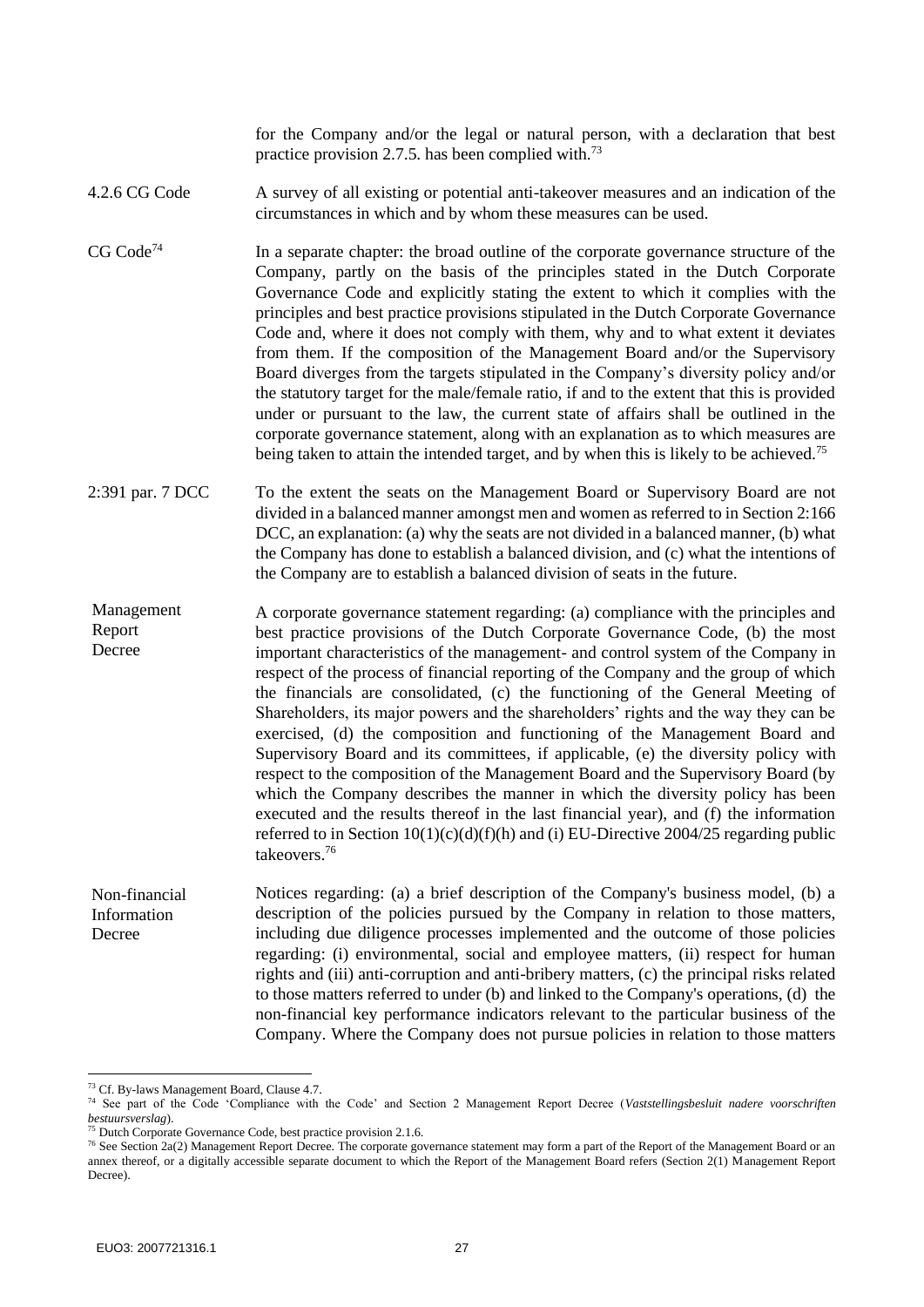referred to under (b), the non-financial notice shall provide a clear and reasoned explanation for not doing so.<sup>77</sup>

A reference to the Management Board resolutions pursuant to Clauses [23.2](#page-16-0) and [23.3](#page-16-1) of these By-Laws, to the extent of material significance.

<sup>77</sup> Section 3 Non-financial Information Decree, Stb. 2017, 100.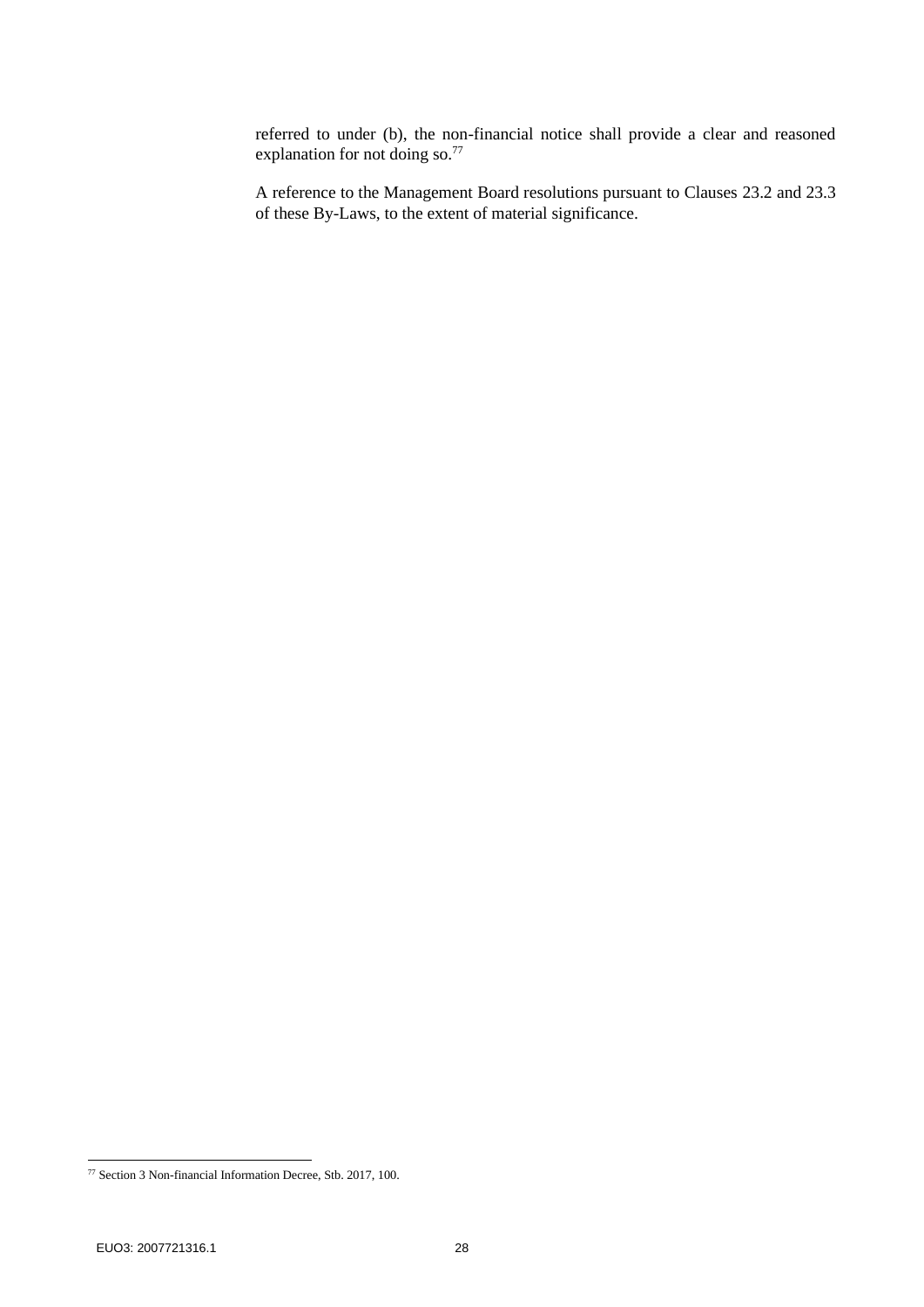#### **INFORMATION THAT MUST BE PROVIDED TO THE AFM<sup>78</sup>**

<span id="page-28-0"></span>

| 2:393 paragraph 1 DCC | Announcement of the proposed appointment of the External Auditor for the<br>audit on the Annual Accounts                                          |
|-----------------------|---------------------------------------------------------------------------------------------------------------------------------------------------|
| 2:393 paragraph 2 DCC | Announcement of the withdrawal of the instructions to audit the Annual<br>Accounts by the Company or an early termination by the External Auditor |
| 5:250 paragraph 1 FSA | Adopted Annual Accounts and the Report of the Management Board (within<br>5 days after the adoption)                                              |
| 5:250 paragraph 2 FSA | Announcement when the Annual Accounts have not been adopted within 6<br>months after the ending of the financial year                             |
| 5:25m paragraph 6 FSA | Regulated information that will be generally available                                                                                            |
| 5:48 paragraph 8 FSA  | Resignation of a Management Board member or a Supervisory Board<br>member <sup>79</sup>                                                           |

 $78$  This concerns information that must be given on a regular base by the Company to the AFM; this does not affect the FSA obligations regarding information to be provided in specific circumstances (such as price-sensitive information).

 $79$  Based upon the Dutch Corporate Governance Code, best practice provision 2.2.3, the Company should issue a press release when a Management Board or Supervisory Board member retires early, in which statement the reasons for departure are stated.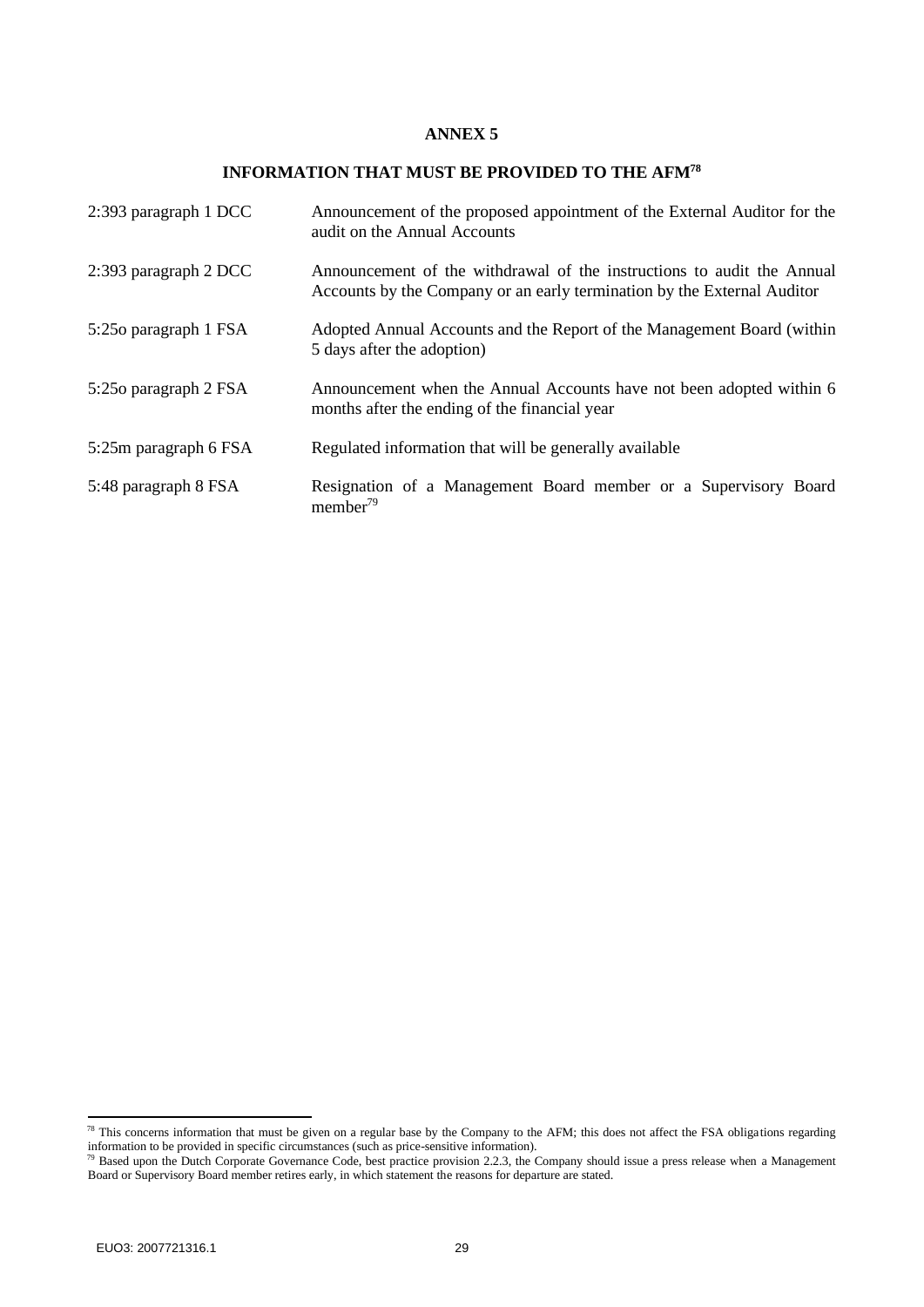### **ITEMS TO BE PLACED ON THE COMPANY'S WEBSITE**

<span id="page-29-0"></span>

| 2.1.1 CG Code         | Supervisory Board Profile. <sup>80</sup>                                                                                                                                                                                                                                                                                                                                 |
|-----------------------|--------------------------------------------------------------------------------------------------------------------------------------------------------------------------------------------------------------------------------------------------------------------------------------------------------------------------------------------------------------------------|
| 2.2.4 CG Code         | Supervisory Board Rotation Plan. <sup>81</sup>                                                                                                                                                                                                                                                                                                                           |
| 2.3.1 CG Code         | By-laws of the Supervisory Board. <sup>82</sup>                                                                                                                                                                                                                                                                                                                          |
| 2.5.2 CG Code         | A code of conduct. <sup>83</sup>                                                                                                                                                                                                                                                                                                                                         |
| 2.6.1 CG Code         | Whistle-blower policy. <sup>84</sup>                                                                                                                                                                                                                                                                                                                                     |
| Principle 3.4 CG Code | Remuneration Report of the Supervisory Board. <sup>85</sup>                                                                                                                                                                                                                                                                                                              |
| 3.4.2 CG Code         | Main elements of the agreement of a Management Board member, after the<br>agreement has been concluded and in any event no later than the date of the<br>notice calling the General Meeting of Shareholders where the appointment of<br>that Management Board member will be proposed.                                                                                   |
| 4.1.4 CG Code         | A proposal for approval or authorisation by the General Meeting of<br>Shareholders shall be explained in writing. The Management Board shall in<br>this explanation state all the facts and circumstances that are relevant for the<br>approval or authorisation to be granted. The explanation to the agenda shall<br>be posted on the Company's website. <sup>86</sup> |
| 4.2.2 CG Code         | An outline policy on bilateral contacts with shareholders. <sup>87</sup>                                                                                                                                                                                                                                                                                                 |
| 4.2.3 CG Code         | Announcements prior meeting and presentations to analysts, presentations<br>and (institutional) investors and press conferences. <sup>88</sup>                                                                                                                                                                                                                           |
| 4.2.4 CG Code         | The Company shall post and update information relevant to the shareholders<br>and which it is required to publish or submit pursuant to the provisions of<br>company law and securities law and regulation applicable to it, on a separate<br>section of the Company's website. <sup>89</sup>                                                                            |
| 4.1.4 CG Code         | Shareholder circulars drawn up by the Company. <sup>90</sup>                                                                                                                                                                                                                                                                                                             |
|                       | By-Laws of the Management Board. <sup>91</sup>                                                                                                                                                                                                                                                                                                                           |
|                       | Rotation plan of the Management Board. <sup>92</sup>                                                                                                                                                                                                                                                                                                                     |

- 84 By-laws Management Board, Claus[e 5.6.](#page-6-3)
- <sup>85</sup> By-laws Supervisory Board, Clause 11.3
- <sup>86</sup> By-laws Management Board, Claus[e 11.5.](#page-11-0)
- 87 By-laws Management Board, Clause [11.8.](#page-11-1)

<sup>80</sup> By-laws Supervisory Board, Clause 1.1.

<sup>&</sup>lt;sup>81</sup> By-laws Supervisory Board, Clause 2.6.

<sup>&</sup>lt;sup>82</sup> By-laws Supervisory Board, Clause 0.3.

<sup>83</sup> By-laws Management Board, Claus[e 5.4\(c\).](#page-6-2)

<sup>88</sup> By-laws Management Board, Claus[e 12.3.](#page-12-0)

<sup>89</sup> By-laws Management Board, Claus[e 13.](#page-12-1)

<sup>&</sup>lt;sup>90</sup> By-laws Management Board, Claus[e 11.5.](#page-11-0)

<sup>&</sup>lt;sup>91</sup> By-laws Management Board, Claus[e 0.3.](#page-2-0)

<sup>&</sup>lt;sup>92</sup> By-laws Management Board, Clause [1.5.](#page-2-1)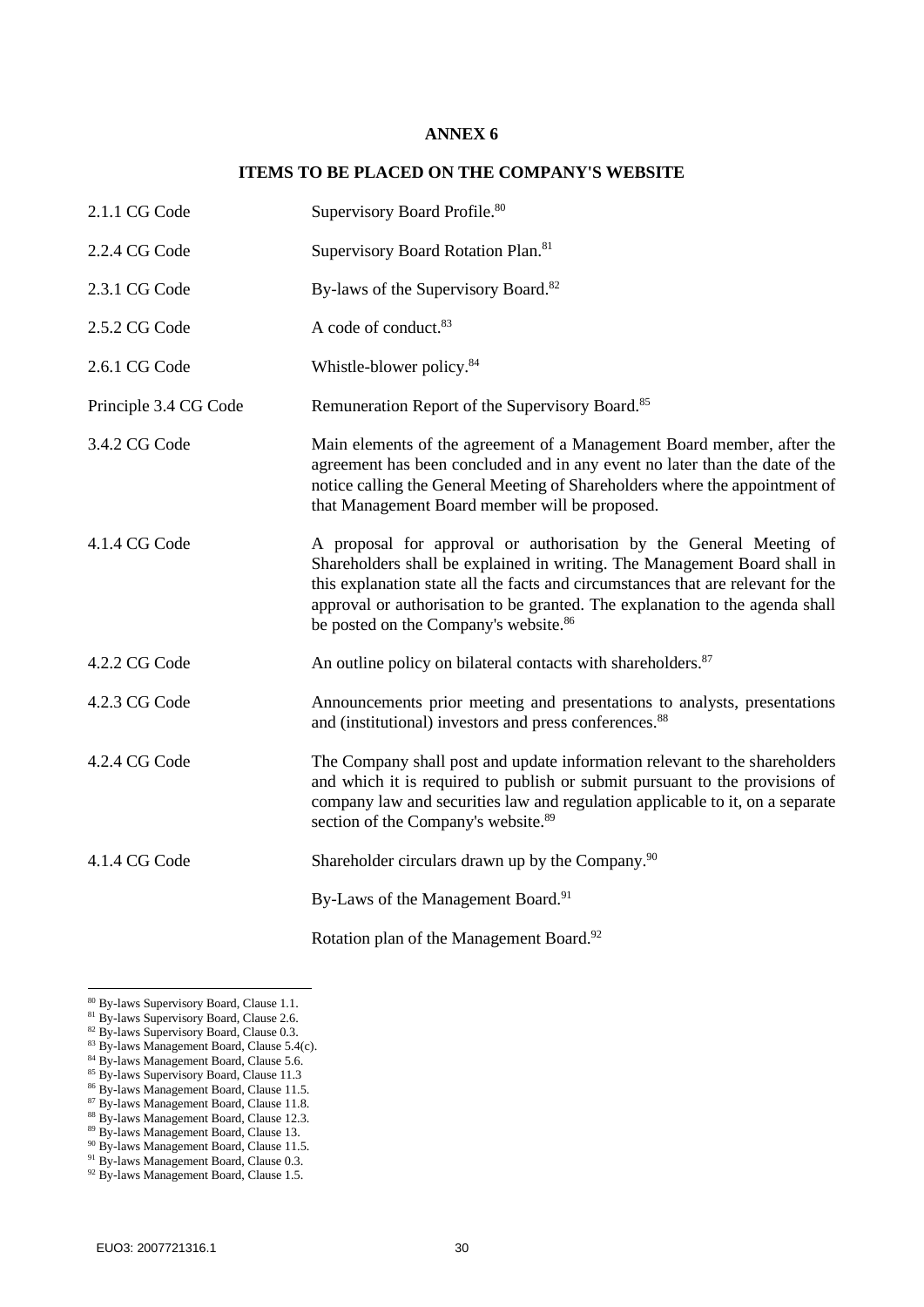Resolutions of the General Meeting of Shareholders and (draft) reports of General Meetings of Shareholders.<sup>93</sup>

Regulations on Insider Trading of the Company.<sup>94</sup>

<sup>93</sup> By-laws Supervisory Board, Clause 12.12.

<sup>&</sup>lt;sup>94</sup> By-laws Supervisory Board, Clause 22.2.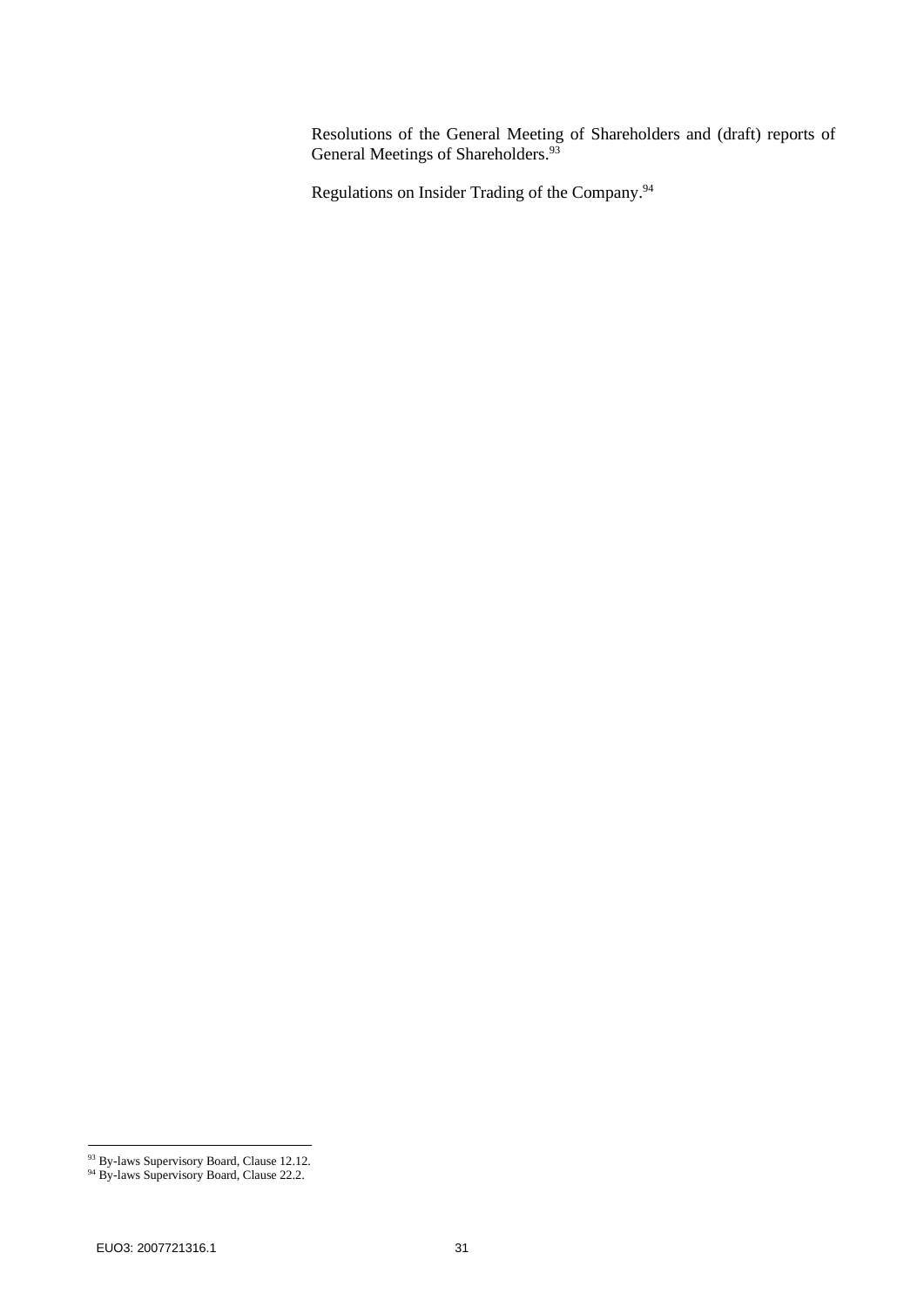#### **LIST OF APPROVAL SUPERVISORY BOARD**

## <span id="page-31-0"></span>**PART A**

The approval of the Supervisory Board is required for:

- (a) the allocation of duties of the Management Board to individual members of the Management Board;<sup>95</sup>
- (b) the establishment of an Executive Committee;
- $(c)$  the appointment and dismissal of the senior internal auditor;  $96$
- (d) the internal audit plan:  $97$
- (e) entering into agreements, whereby the Company is granted credit by a bank;
- (f) lending and borrowing money, with the exception of acquiring money under a credit already granted to the Company by a bank;
- (g) direct or indirect participation in the capital of another company and changing the size of such a participation;
- (h) creating a right of pledge on property rights and moveable property, as well as the creating of a rights of pledge on shares in affiliated companies of the Company;
- (i) entering into agreements by which the Company binds itself as guarantor or as severally-liable co debtor, or otherwise guarantees or agrees to bind itself as security for a debt of a third party;
- (j) approving the annual budget;
- (k) being a party to legal proceedings, including conducting arbitration proceedings, with the exception of taking legal measures that cannot be delayed;
- (l) all other acts that require the approval by legislation, the Articles of Association, the By-Laws of the Management Board, the By-Laws of the Supervisory Board, the Dutch Corporate Governance Code or any other applicable legislation; and
- (m) entering into legal acts that do not fall under the scope of one of the items mentioned in this Annex 7, but which exceed the annual maximum amount determined by the Supervisory Board and notified to the Management Board in writing.

<sup>95</sup> Management Board By-Laws, Clause 1.8.

<sup>96</sup> Management Board By-Laws, Clause 6.2.

<sup>&</sup>lt;sup>97</sup> Management Board By-Laws, Clause 6.5.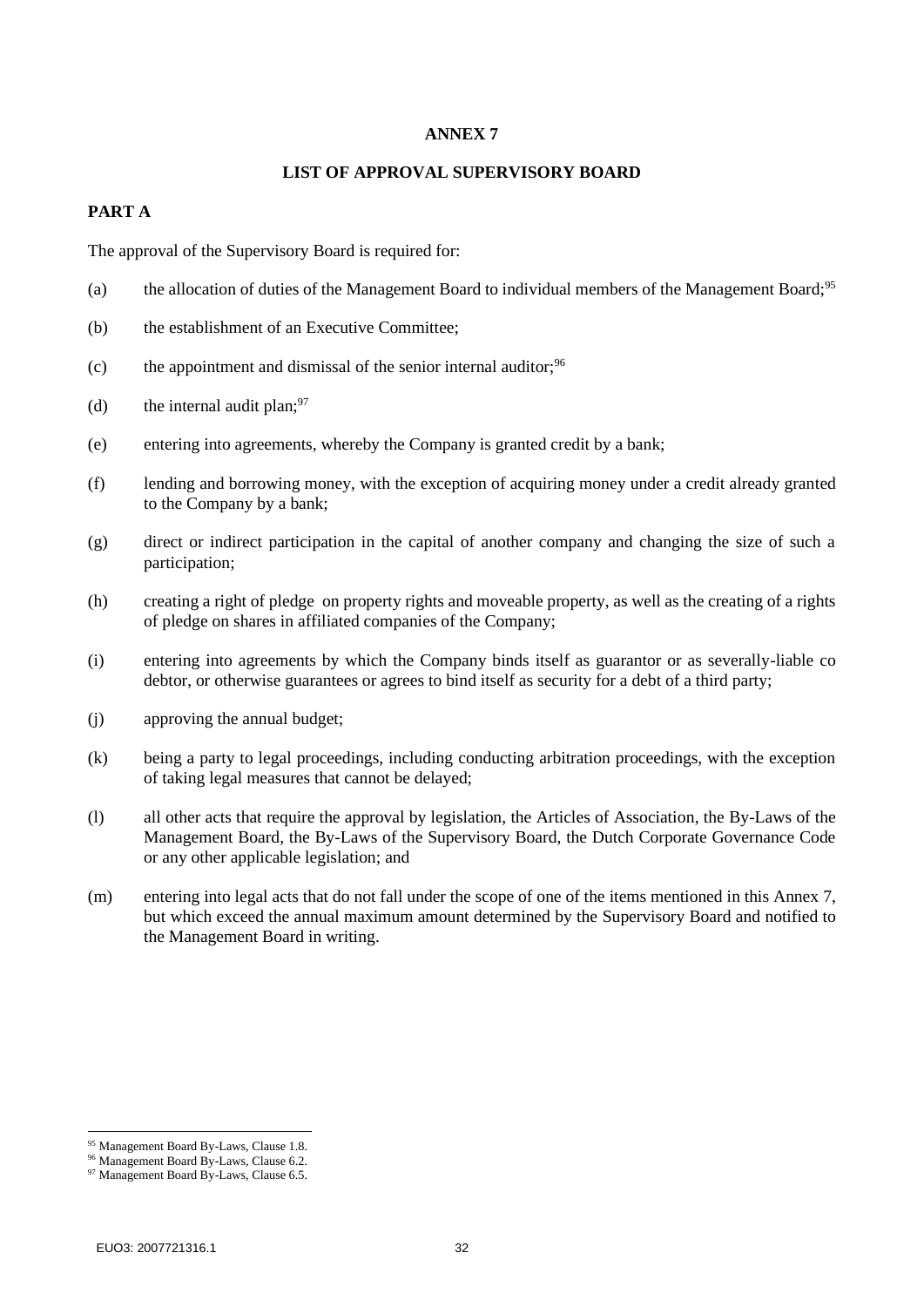## **PART B**

The approval of the Supervisory Board is required for the following resolutions, which approval shall include the vote of the Independent Supervisory Director:

- (n) all Related Party Transactions;
- (o) all transactions in which there are conflicts of interest with Management Board members that are of material significance to the Company and/or the relevant Management Board members;<sup>98</sup>
- (p) all transactions in which there are conflicts of interest with Supervisory Board members that are of material significance to the Company and/or the relevant Supervisory Board members;<sup>99</sup>
- (q) grant approval to granting of personal loans, guarantees or the like to Management Board members or Supervisory Board members;
- (r) grant approval to resolution of the Management Board to issue and acquisition of Shares and debentures at the expense of the Company or of debentures at the expense of a limited partnership or general partnership in respect of which the Company is a partner with full liability;
- (s) grant approval to resolution of the Management Board to issue depositary receipts for Shares;
- (t) grant approval to proposal of the Management Board to reduce the Company's issued capital;
- (u) grant approval to resolution of the Management Board to enter into or terminate a long term cooperation of the Company or a Group Company with another legal entity or company or, as a partner with full liability, in a limited partnership or general partnership if such cooperation or termination is of fundamental importance for the Company;
- (v) grant approval to resolution of the Management Board to participate by the Company or a Group Company in the capital of another company if the value of such participation is at least one quarter of the amount of the issued capital plus reserves of the Company according to its balance sheet and explanatory notes, as well as significantly increasing or reducing such participation;
- (w) grant approval to resolutions of the Management Board to investments or divestments requiring an amount equal to at least one quarter of the issued capital plus reserves of the Company according to its balance sheet and explanatory notes;
- (x) establishing pension plans and granting pension rights in excess of those arising from existing arrangements;
- (y) grant approval to resolution of the Management Board to terminate the employment of a considerable number of employees of the Company or of a Group Company simultaneously or within a short period of time;
- (z) grant approval to resolution of the Management Board to radically change the employment conditions of a considerable number of the employees of the Company or of a Group Company;
- (aa) granting bonuses to employees which exceeds the annual maximum amount determined by the Supervisory Board and notified to the Management Board in writing;

<sup>98</sup> Management Board By-Laws, Clause 15.6.

<sup>99</sup> Supervisory Board By-Laws, Clause 18.6.